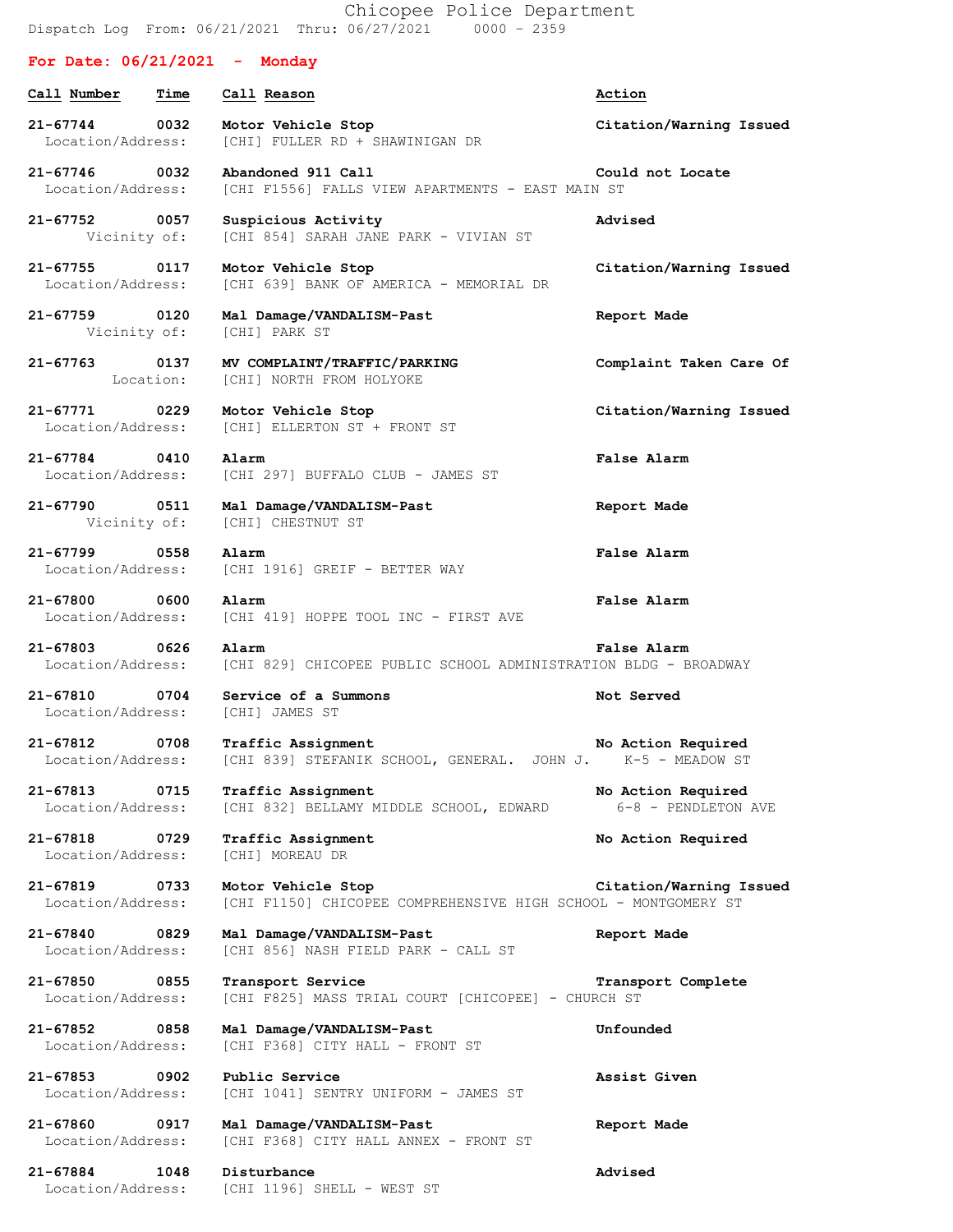**21-67896 1122 Motor Vehicle Stop Advised** Location/Address: [CHI] CHICOPEE ST + DWIGHT TER **21-67898 1127 Abandoned 911 Call False Alarm** Location/Address: [CHI 837] LITWIN SCHOOL, SGT. ROBERT R. K-5 - LITWIN LN **21-67902 1139 Disturbance Citation/Warning Issued** Location/Address: [CHI] SHERIDAN ST **21-67908 1203 Transport Service Transport Complete** Location/Address: [CHI F825] MASS TRIAL COURT [CHICOPEE] - CHURCH ST **21-67915 1217 Harassment/Threats Complaint Taken Care Of** Location/Address: [CHI] EAST MAIN ST **21-67919 1223 Disturbance Complaint Taken Care Of** Location/Address: [CHI XF1660] - ARTISAN ST **21-67922 1234 Stolen M/V L/P Report Report Made** Location/Address: [CHI 1289] ALL STAR CAR AND TRUCK RENTAL - MEMORIAL DR **21-67924 1238 Investigation/Follow Up No Action Required** Location/Address: [CHI] BLANCHE ST **21-67925 1239 Warrant Service Unfounded** Location/Address: [CHI] MADISON ST **21-67927 1259 Unwanted Party/Undesirable Arrest Made** Location/Address: [CHI] MONTVUE ST **21-67930 1301 Stolen M/V L/P Report Report Made** Location/Address: [CHI] WHITMAN ST **21-67939 1310 Fraud/Identity Theft Report Made** Location/Address: [CHI 938] HOME DEPOT - MEMORIAL DR **21-67934 1313 Warrant Service Not Served** Location/Address: [CHI] LEONARD ST **21-67936 1317 Abandoned 911 Call Unfounded** Location/Address: [CHI 1816] RESTAURANT DEPOT - FIRST AVE **21-67940 1325 Missing Person Unfounded** Location/Address: [CHI 73] PRIDE CONVENIENCE - BURNETT RD **21-67947 1344 Warrant Service Not Served** Location/Address: [CHI F1300] - LAWNDALE ST **21-67948 1347 Harassment/Threats Report Made** Location/Address: [CHI] NUTMEG CIR **21-67970 1501 Crash Property Damage Report Made** Location/Address: [CHI 1533] PRIDE TRUCK STOP - BURNETT RD **21-67972 1505 Crash Property Damage Report Made** Location/Address: [CHI] ROLF AVE + DALE ST **21-67973 1505 Suspicious Activity Could not Locate** Vicinity of: [CHI F661] LIQUORS 44 - MEMORIAL DR **21-67974 1507 Harassment/Threats Advised** Location/Address: [CHI F162] - CENTER ST **21-67991 1551 Mal Damage/VANDALISM-Past Advised** Location/Address: [CHI] STATE ST **21-67990 1553 ASSIST OTHER AGENCY Assist Given** Location/Address: [CHI 497] MOTEL 6 - JOHNNY CAKE HOLLOW RD **21-68002 1610 Crash Property Damage Report Made** Location/Address: [CHI XF1651] SUPER SAVER LAUNDROMAT - EXCHANGE ST **21-68008 1617 Mal Damage/VANDALISM-Past Advised** Location/Address: [CHI] PARK ST **21-68015 1624 MV COMPLAINT/TRAFFIC/PARKING No Action Required** Location/Address: [CHI] WILSON AVE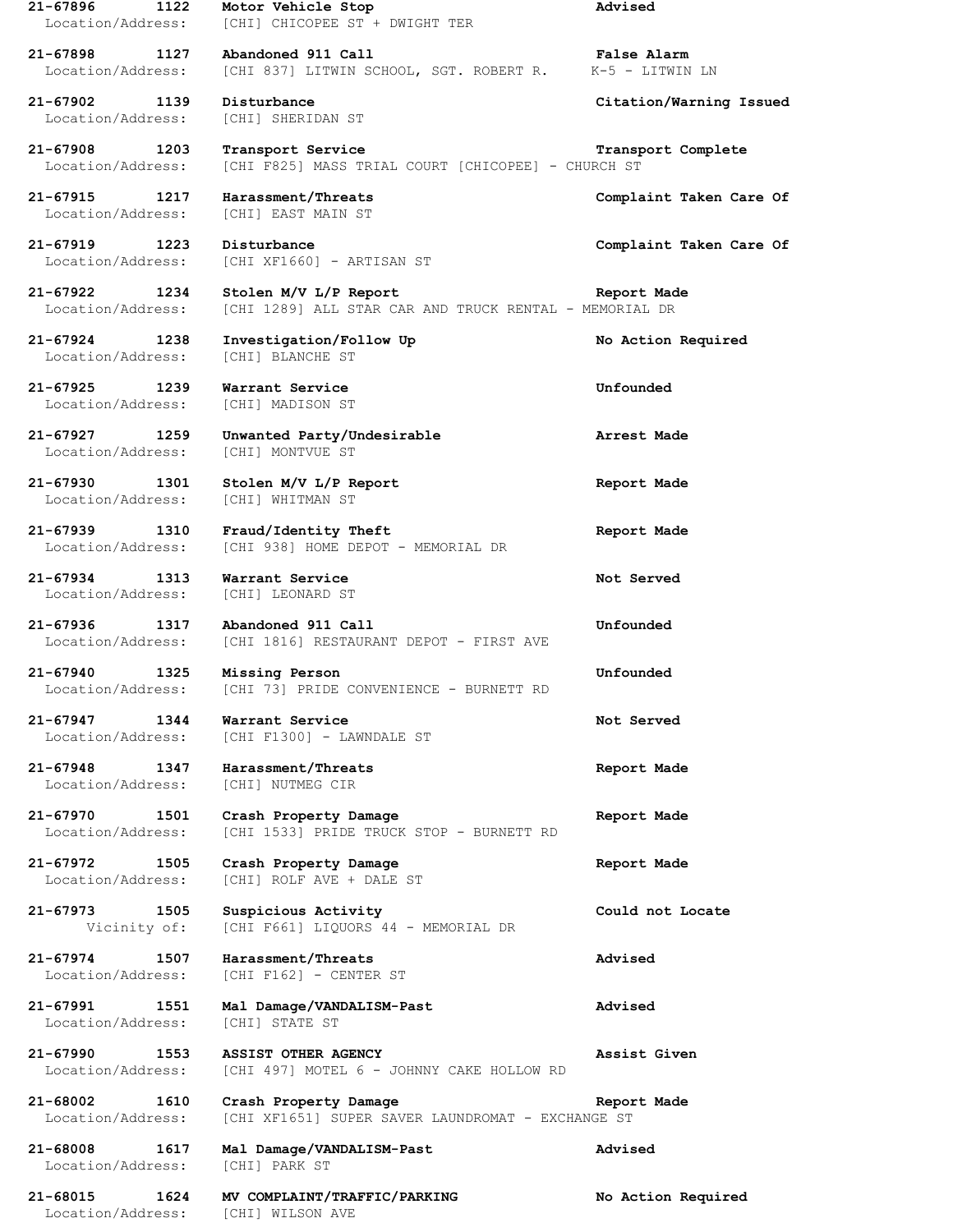| 21-68020<br>Vicinity of:                  | 1630 | Crash Property Damage<br>[CHI] GREENLEAF ST                                        | No Action Required         |
|-------------------------------------------|------|------------------------------------------------------------------------------------|----------------------------|
| 21-68022<br>1644<br>Location/Address:     |      | Disturbance<br>[CHI] VOLPE DR                                                      | Advised                    |
| 21-68028 1652<br>Location/Address:        |      | Motor Vehicle Stop<br>[CHI 1658] THE APARTMENTS AT AMES PRIVILEGE - SPRINGFIELD ST | Advised                    |
| 21-68039 1708<br>Location/Address:        |      | Larceny Complaint Past<br>[CHI 448] SOFT TOUCH AUTO WASH - GRANBY RD               | Report Made                |
| $21 - 68043$<br>1721<br>Location/Address: |      | Disturbance<br>[CHI 561] POLEP, J. DISTR SERVICES - MEADOW ST                      | No Action Required         |
| 21-68053 1743<br>Location/Address:        |      | Mal Damage/VANDALISM-Past<br>[CHI] CHAPMAN ST                                      | Report Made                |
| 21-68059<br>1758<br>Location/Address:     |      | Crash Property Damage<br>[CHI 730] TOWN FAIR TIRE CENTERS INC - MEMORIAL DR        | Advised                    |
| 21-68060<br>1759<br>Vicinity of:          |      | Disturbance<br>[CHI 927] CHUCKS AUTO SERVICE - WEST ST                             | Advised                    |
| $21 - 68063$<br>Location/Address:         | 1807 | Disabled Motor Vehicle<br>[CHI] FULLER RD + SHERIDAN ST                            | Could not Locate           |
| 21-68083 1916<br>Vicinity of:             |      | Suspicious Activity<br>[CHI] LACHINE ST                                            | Unfounded                  |
| 21-68089 1946<br>Location/Address:        |      | Transport Service<br>[LUD] LUDLOW HOC - RANDALL ST                                 | Transport Complete         |
| 2009<br>21-68097<br>Location/Address:     |      | Disturbance<br>[CHI 4070] - COLUMBA ST                                             | Advised                    |
| 21-68096 2010<br>Location/Address:        |      | Public Service<br>[CHI] EDBERT ST                                                  | Not Served                 |
| $21 - 68100$<br>Location/Address:         | 2027 | Motor Vehicle Stop<br>[CHI] MONTCALM ST + HANSEN ST                                | Citation/Warning Issued    |
| $21 - 68103$<br>Location/Address:         | 2031 | Disturbance<br>[CHI 856] RIVERS AVE                                                | Report Made                |
| $21 - 68104$<br>Location/Address:         | 2036 | Assault & Battery Complaint<br>[CHI] EXCHANGE ST                                   | Arrest Made                |
| 21-68105<br>Location/Address:             | 2042 | Animal Complaint<br>[CHI] - COLONIAL CIR                                           | Unfounded                  |
| 21-68106 2043<br>Vicinity of:             |      | MV COMPLAINT/TRAFFIC/PARKING<br>[CHI] EAST ST                                      | Unfounded                  |
| 21-68111<br>Vicinity of:                  | 2101 | MV COMPLAINT/TRAFFIC/PARKING<br>[CHI] PROSPECT ST                                  | Unfounded                  |
| $21 - 68115$<br>Location/Address:         | 2123 | Abandoned/Found Property<br>[CHI] WESTOVER RD                                      | Report Made                |
| 21-68123 2154<br>Location/Address:        |      | Disturbance<br>[CHI] STONINA DR                                                    | Unfounded                  |
| 21-68127<br>2157<br>Location/Address:     |      | Public Service<br>[CHI] CRESCENT DR                                                | Advised                    |
| 21-68136 2240<br>Vicinity of:             |      | Crash Property Damage<br>[CHI F1276] MASSES SEAFOOD - MEMORIAL DR                  | Criminal Complaint Request |
| $21 - 68141$<br>Location/Address:         | 2252 | Shoplifter<br>[CHI 1196] SHELL - WEST ST                                           | Complaint Taken Care Of    |
| 21-68144<br>Location/Address:             | 2312 | Stolen M/V L/P Report<br>[CHI] SCHOOL ST                                           | Report Made                |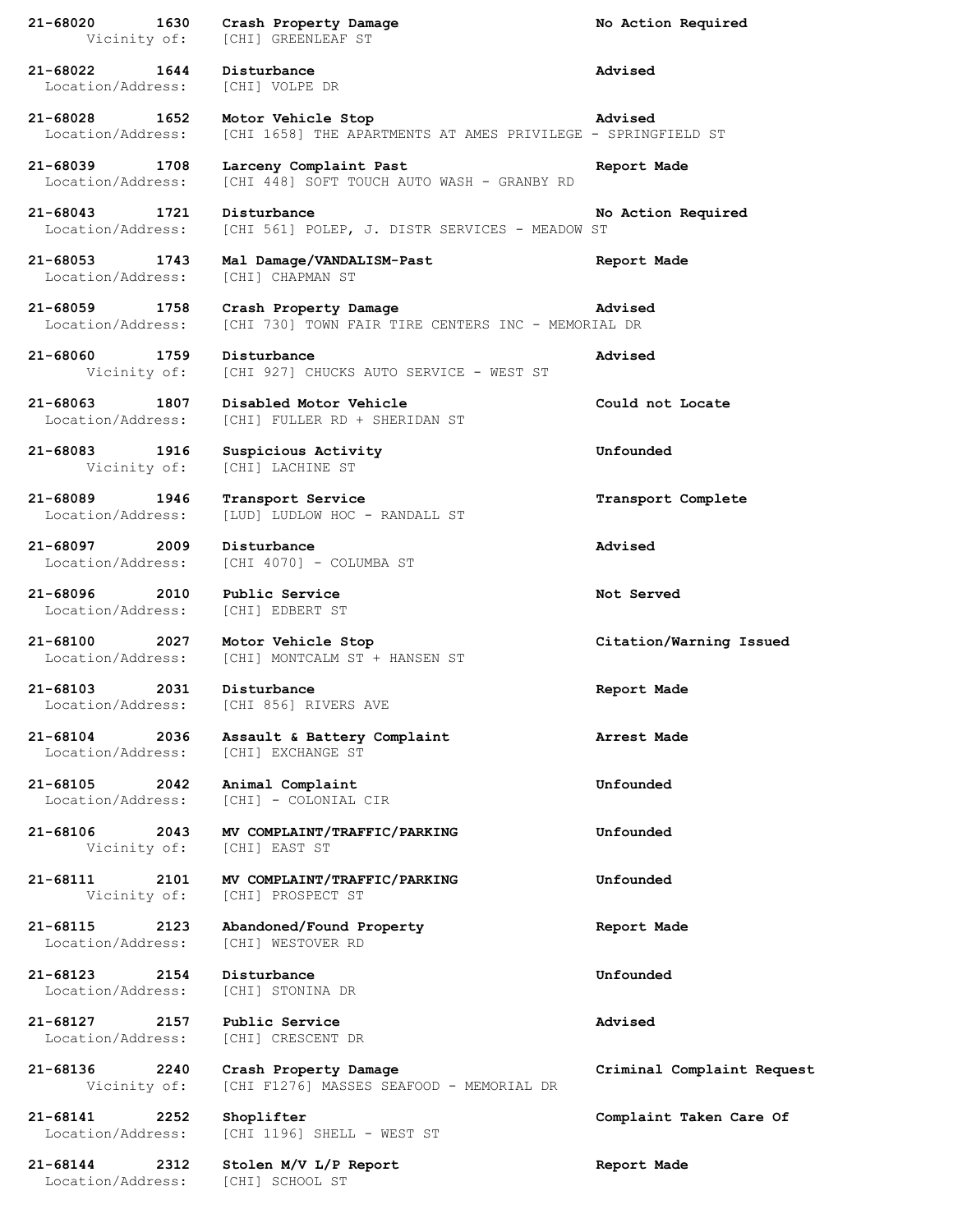## **For Date: 06/22/2021 - Tuesday**

**21-68159 0022 Unwanted Party/Undesirable Complaint Taken Care Of** Location/Address: [CHI F162] - CENTER ST **21-68173 0055 Shoplifter Report Made** Location/Address: [CHI 718] CVS 693 - MEMORIAL DR **21-68180 0106 Alarm False Alarm** Location/Address: [CHI 109] STANS AUTO BODY & GLASS INC - CAREW ST **21-68182 0111 Neighbor/Landlord Dispute Complaint Taken Care Of** Location/Address: [CHI 444] WESTOVER TRAILER PARK - GRANBY RD **21-68202 0232 Suspicious Activity Advised** Location/Address: [CHI 856] NASH FIELD PARK - CALL ST **21-68222 0423 Alarm False Alarm** Location/Address: [CHI 706] PEOPLES BANK - MEMORIAL DR **21-68248 0702 Traffic Assignment No Action Required** Location/Address: [CHI] MOREAU DR **21-68253 0717 Alarm False Alarm** Location/Address: [CHI 2069] - SPENCE ST **21-68254 0727 Service of a Summons Not Served** Location/Address: [CHI] LAWNDALE ST **21-68257 0738 Service of a Summons Not Served** Location/Address: [CHI] NORTHERN DR **21-68259 0740 Service of a Summons Not Served** Location/Address: [CHI] PATRICK ST **21-68263 0801 Traffic Assignment Citation/Warning Issued** Location/Address: [CHI XP1982] - HAMPDEN ST **21-68269 0806 Motor Vehicle Stop Citation/Warning Issued** Location/Address: [CHI] HAMPDEN ST **21-68274 0818 Motor Vehicle Stop Citation/Warning Issued** Location/Address: [CHI] HAMPDEN ST **21-68279 0830 Motor Vehicle Stop Citation/Warning Issued** Location/Address: [CHI] HAMPDEN ST **21-68295 0851 Motor Vehicle Stop Citation/Warning Issued** Location/Address: [CHI 2106] VETERANS BRIDGE - FULLER RD **21-68299 0903 Alarm False Alarm** Location/Address: [CHI 1161] LORRAINES SOUP KITCHEN - PENDEXTER AVE **21-68303 0913 Service of a Summons Not Served** Location/Address: [CHI] WALTON ST **21-68315 0941 Service of a Summons Not Served** Location/Address: [CHI] YVONNE ST **21-68320 0949 Service of a Summons Not Served** Location/Address: [CHI] MT CARMEL AVE **21-68321 0950 Abandoned/Found Property Report Made** Location/Address: [CHI] EAST MAIN ST **21-68329 1013 Disturbance Assist Given** Location/Address: [CHI 2565] CHICOPEE POLICE SUBSTATION - C3 - CENTER ST

**21-68332 1017 MV COMPLAINT/TRAFFIC/PARKING Complaint Taken Care Of** Vicinity of: [CHI 155] STARZYK FUNERAL HOME - CENTER ST

**21-68338 1029 Motor Vehicle Stop Criminal Complaint Request** Location/Address: [CHI] PROSPECT ST + BUCKLEY BLVD

**21-68339 1039 Alarm False Alarm** Location/Address: [CHI] WORTHINGTON ST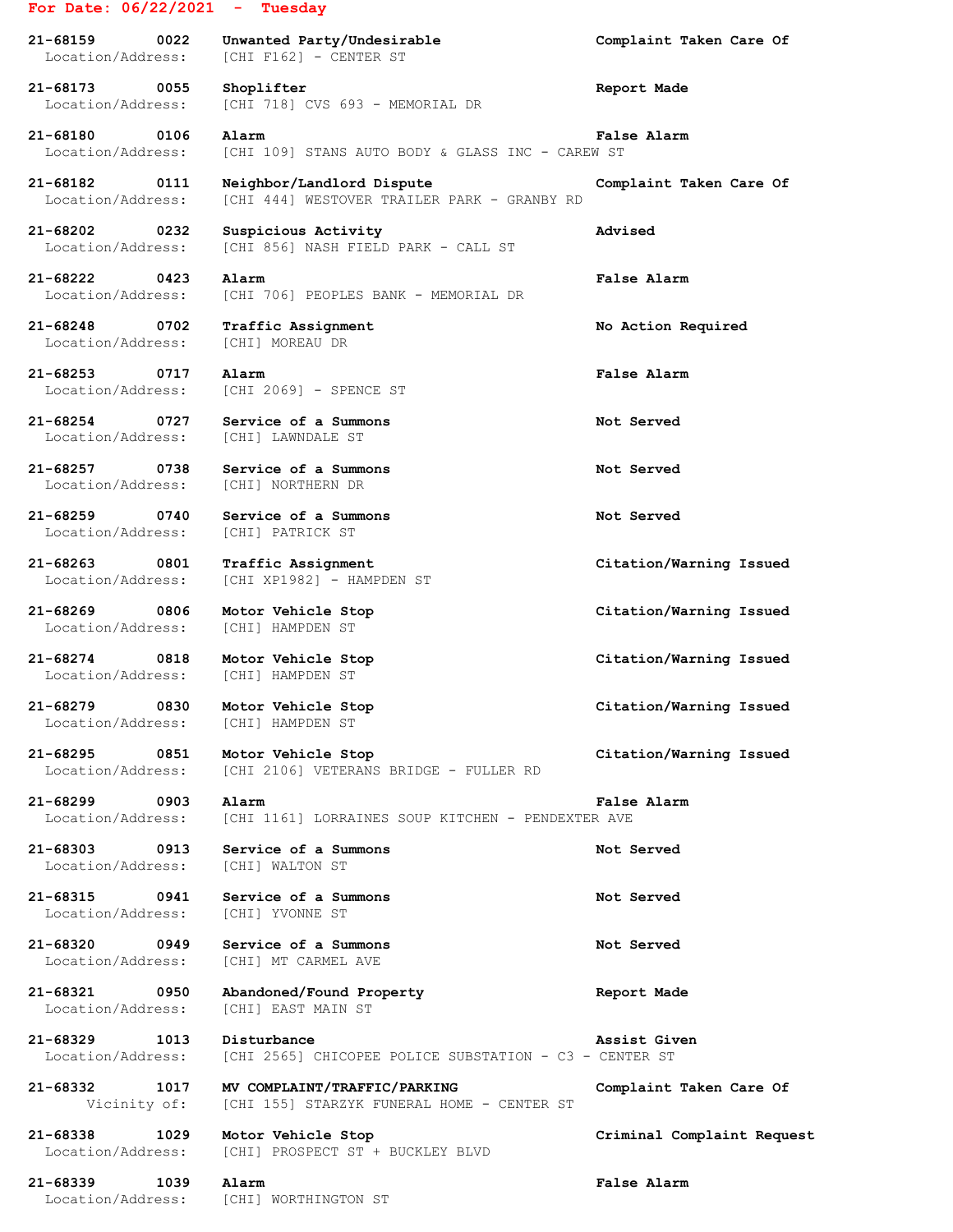**21-68345 1053 Traffic Assignment Citation/Warning Issued** Location/Address: [CHI] HAMPDEN ST **21-68346 1055 Motor Vehicle Stop Citation/Warning Issued** Location/Address: [CHI] HAMPDEN ST **21-68354 1129 Motor Vehicle Stop Citation/Warning Issued** Location/Address: [CHI] HAMPDEN ST **21-68361 1135 Warrant Service Arrest Made** Location/Address: [CHI] FRONT ST **21-68362 1155 Motor Vehicle Stop Citation/Warning Issued** Location/Address: [CHI] HAMPDEN ST **21-68366 1213 Motor Vehicle Stop Citation/Warning Issued** Location/Address: [CHI] HAMPDEN ST **21-68369 1221 Crash Property Damage Report Made** Vicinity of: [CHI] MEADOW ST **21-68371 1227 Disturbance Assist Given** Location/Address: [CHI] PROSPECT ST **21-68389 1325 Abandoned/Found Property Report Made** Location/Address: [CHI 410] POLISH NATIONAL CREDIT UNION - FRONT ST **21-68390 1325 Crash Property Damage Advised** Location/Address: [CHI] SULLIVAN ST **21-68394 1342 Alarm False Alarm** Location/Address: [CHI] NEWBURY ST **21-68398 1402 Motor Vehicle Stop Citation/Warning Issued** Location/Address: [CHI] MCKINSTRY AVE **21-68402 1417 Motor Vehicle Stop Citation/Warning Issued** Location/Address: [CHI] MCKINSTRY AVE **21-68406 1436 Transport Service Transport Complete** Location: [CHI] BAYSTATE MEDICAL CENTER **21-68425 1531 Motor Vehicle Stop Citation/Warning Issued** Location/Address: [CHI] GRANBY RD **21-68427 1541 Crash Personal Injury Report Made** [CHI 730] TOWN FAIR TIRE CENTERS INC - MEMORIAL DR **21-68429 1546 Alarm False Alarm** Location/Address: [CHI F1150] CHICOPEE COMPREHENSIVE HIGH SCHOOL - MONTGOMERY ST **21-68445 1628 Public Service Report Made** Location/Address: [CHI] BRIDLE PATH RD **21-68447 1640 MV COMPLAINT/TRAFFIC/PARKING Advised** Vicinity of: [CHI] AUSTIN ST + SARATOGA AVE **21-68450 1646 Alarm False Alarm** Location/Address: [CHI F1150] CHICOPEE COMPREHENSIVE HIGH SCHOOL - MONTGOMERY ST **21-68457 1648 Abandoned 911 Call Could not Locate** Location/Address: [CHI 1366] MEADOW ST **21-68458 1655 Motor Vehicle Stop Arrest Made** Location/Address: [CHI 1658] THE APARTMENTS AT AMES PRIVILEGE - SPRINGFIELD ST **21-68461 1705 Transport Service Transport Complete** Location/Address: [LUD 1] HAMPDEN COUNTY JAIL - RANDALL RD **21-68465 1706 Motor Vehicle Stop Assist Given** Vicinity of: [CHI] GRANBY RD + CHICOPEE ST **21-68478 1810 Harassment/Threats Report Made** Location/Address: [CHI] RIVERS AVE **21-68479 1822 Motor Vehicle Stop Advised**

Location/Address: [CHI 410] POLISH NATIONAL CREDIT UNION - FRONT ST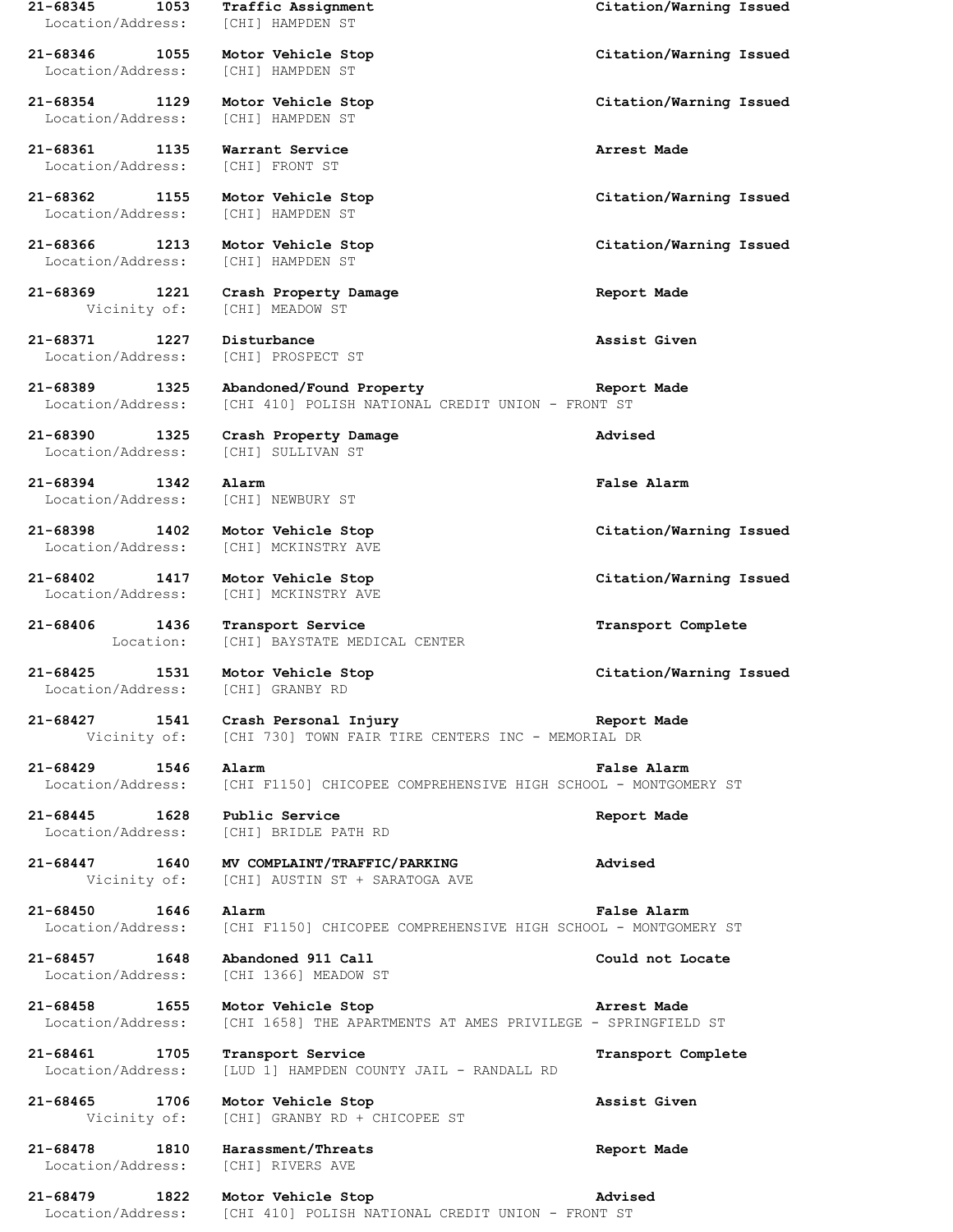**21-68484 1845 MV COMPLAINT/TRAFFIC/PARKING Complaint Taken Care Of** Location/Address: [CHI] PARK ST + WEST ST **21-68487 1901 Motor Vehicle Stop Citation/Warning Issued** Location/Address: [CHI F1276] MASSES SEAFOOD - MEMORIAL DR **21-68492 1930 Motor Vehicle Stop Citation/Warning Issued** Location/Address: [CHI 2109] JEFFREY'S CORNER - GRANBY RD **21-68503 1951 Abandoned 911 Call Could not Locate** Location/Address: [CHI] OLIVINE ST **21-68505 1956 Firearms/Shots Fired/Gun Shots Unfounded** Location/Address: [CHI] CENTER ST + SOUTH ST **21-68507 2011 Stolen M/V L/P Report Report Made** Vicinity of: [CHI F1328] GALLAGHER OLDE FASHIONED SERVICE - EAST ST **21-68510 2025 Fraud/Identity Theft Report Made** Location/Address: [CHI] THEROUX DR **21-68527 2222 Alarm False Alarm** Location/Address: [CHI 1722] ALDI - MEMORIAL DR **21-68535 2245 Unwanted Party/Undesirable Advised** Location/Address: [CHI F1393] CHICK FIL A - MEMORIAL DR **21-68540 2308 Suspicious Activity No Action Required** Location/Address: [CHI 2498] CHICOPEE POLICE HEADQUARTERS - CHURCH ST **For Date: 06/23/2021 - Wednesday 21-68556 0011 Disturbance Could not Locate** Location/Address: [CHI] OTIS ST **21-68561 0020 Alarm False Alarm** Location/Address: [CHI 1018] DANGELO SANDWICH SHOP - MEMORIAL DR **21-68570 0038 Motor Vehicle Stop Citation/Warning Issued** Location/Address: [CHI F968] PINES MOTEL, CREATIVE - MEMORIAL DR **21-68576 0055 Motor Vehicle Stop Citation/Warning Issued** Location/Address: [CHI F968] PINES MOTEL, CREATIVE - MEMORIAL DR **21-68583 0130 Motor Vehicle Stop Citation/Warning Issued** Location/Address: [CHI] CHICOPEE ST **21-68607 0240 Public Service Complaint Taken Care Of** Location/Address: [CHI 647] BURGER KING - MEMORIAL DR **21-68618 0407 Disturbance Advised** Vicinity of: [CHI F162] - CENTER ST **21-68637 0707 Traffic Assignment No Action Required** Location/Address: [CHI] HAMPDEN ST **21-68638 0720 MV COMPLAINT/TRAFFIC/PARKING Complaint Taken Care Of** Vicinity of: [CHI] PERRAULT ST **21-68652 0800 Traffic Assignment Citation/Warning Issued** Location/Address: [CHI XP1982] - HAMPDEN ST **21-68655 0804 Motor Vehicle Stop Citation/Warning Issued** Location/Address: [CHI] HAMPDEN ST **21-68662 0814 Motor Vehicle Stop Citation/Warning Issued** Location/Address: [CHI] HAMPDEN ST **21-68665 0827 Alarm False Alarm** Location/Address: [CHI F1585] BROADWAY AUTO SHOP INC - BROADWAY

**21-68669 0838 Motor Vehicle Stop Citation/Warning Issued** Location/Address: [CHI] HAMPDEN ST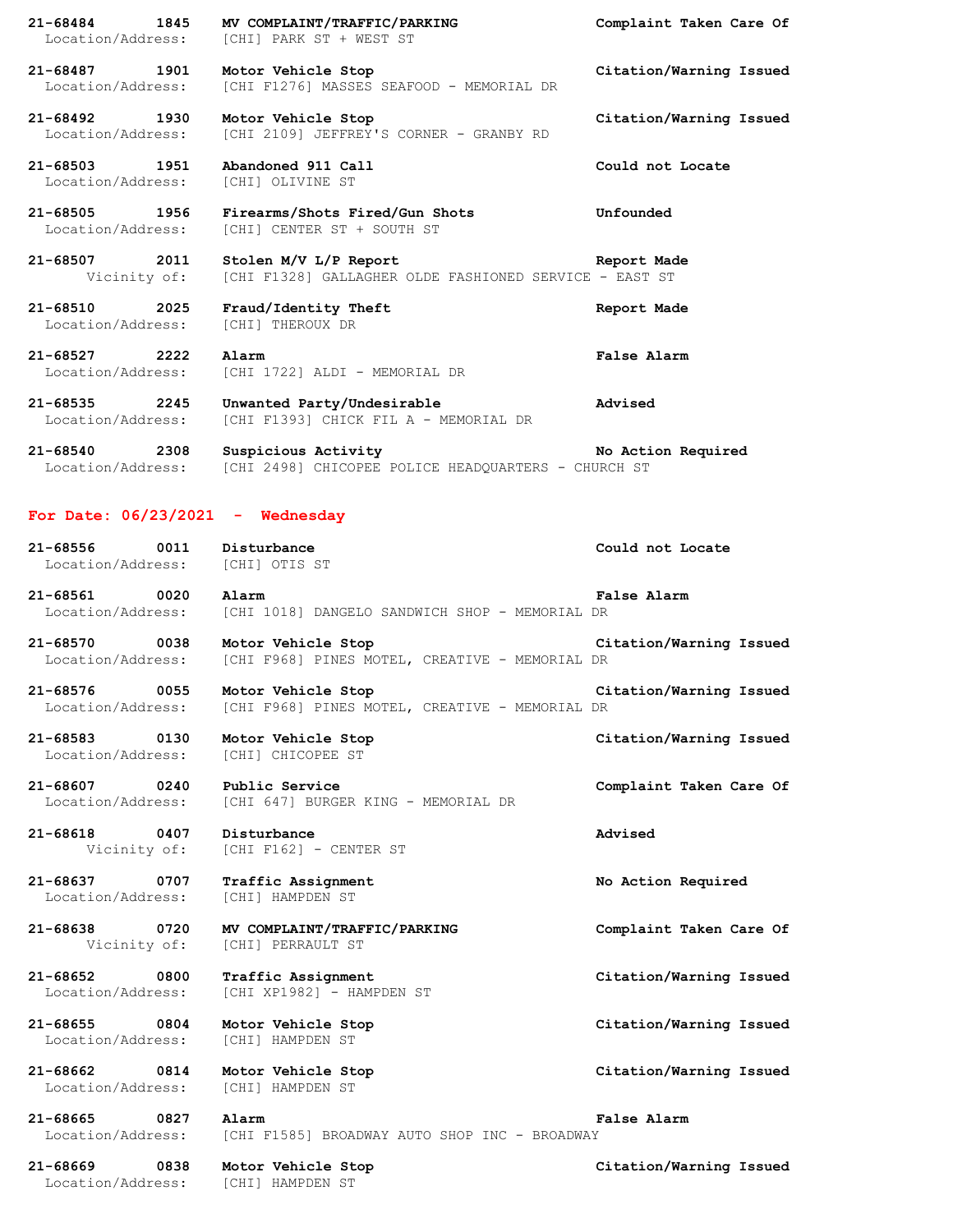**21-68686 0905 Motor Vehicle Stop Citation/Warning Issued** Location/Address: [CHI] NEWBURY ST **21-68692 0920 Motor Vehicle Stop Citation/Warning Issued** Location/Address: [CHI XP1982] - HAMPDEN ST **21-68695 0923 Larceny Complaint Past Report Made** Location/Address: [CHI 546] OCONNELL (DANIEL) SONS INC - MEADOW ST **21-68703 0939 Larceny Complaint Past Report Made** Location/Address: [CHI] CAREW ST **21-68707 0952 Service of a Summons Not Served** Location/Address: [CHI] PROVIDENCE ST **21-68708 0953 Disabled Motor Vehicle Complaint Taken Care Of** Vicinity of: [CHI 1287] CHANNEL 22 NEWS CENTER - BROADCAST CTR **21-68715 1007 Public Service Unfounded** Location/Address: [CHI] RIVERS AVE **21-68726 1036 Motor Vehicle Stop Citation/Warning Issued** Location/Address: [CHI] MCKINSTRY AVE **21-68733 1050 Disabled Motor Vehicle Complaint Taken Care Of** Location/Address: [CHI] BY WALMART EXIT - SHERIDAN ST + CHAMPION DR **21-68734 1052 Motor Vehicle Stop Citation/Warning Issued** Location/Address: [CHI] MCKINSTRY AVE **21-68738 1134 Fraud/Identity Theft Report Made** Location/Address: [CHI] CRESCENT DR **21-68741 1141 Motor Vehicle Stop Citation/Warning Issued** Location/Address: [CHI] NEWBURY ST **21-68743 1144 Service of a Summons Served in Hand** Location/Address: [CHI] JAMES ST **21-68745 1152 Traffic Assignment Citation/Warning Issued** Location/Address: [CHI XP1982] - HAMPDEN ST **21-68747 1154 Motor Vehicle Stop Citation/Warning Issued** Location/Address: [CHI XP1982] - HAMPDEN ST **21-68748 1158 Service of a Summons Not Served** Location/Address: [CHI] BRITTON ST **21-68753 1211 Alarm False Alarm** Location/Address: [CHI 660] OCEAN STATE JOB LOT - MEMORIAL DR **21-68754 1215 Motor Vehicle Stop Citation/Warning Issued** Location/Address: [CHI] HAMPDEN ST **21-68757 1225 Transport Service Transport Complete** Location/Address: [CHI F825] MASS TRIAL COURT [CHICOPEE] - CHURCH ST **21-68760 1238 Alarm False Alarm** Location/Address: [CHI 660] OCEAN STATE JOB LOT - MEMORIAL DR **21-68762 1245 Crash Personal Injury Report Made** Location/Address: [CHI] CRAWFORD AVE + GRATTAN ST **21-68769 1250 Fraud/Identity Theft Report Made** Location/Address: [CHI] MANNING ST **21-68768 1304 Unwanted Party/Undesirable Advised** Location/Address: [CHI 1722] ALDI - MEMORIAL DR **21-68770 1310 Motor Vehicle Stop Citation/Warning Issued** Location/Address: [CHI F1209] PORTER AND CHESTER INSTITUTE - WESTOVER RD **21-68774 1325 Abandoned 911 Call Could not Locate** Location/Address: [CHI] KON TIKI CIR **21-68773 1326 Crash Property Damage Report Made** Vicinity of: [CHI] BY EXIT 4 ON GRATTAN ST - GRATTAN ST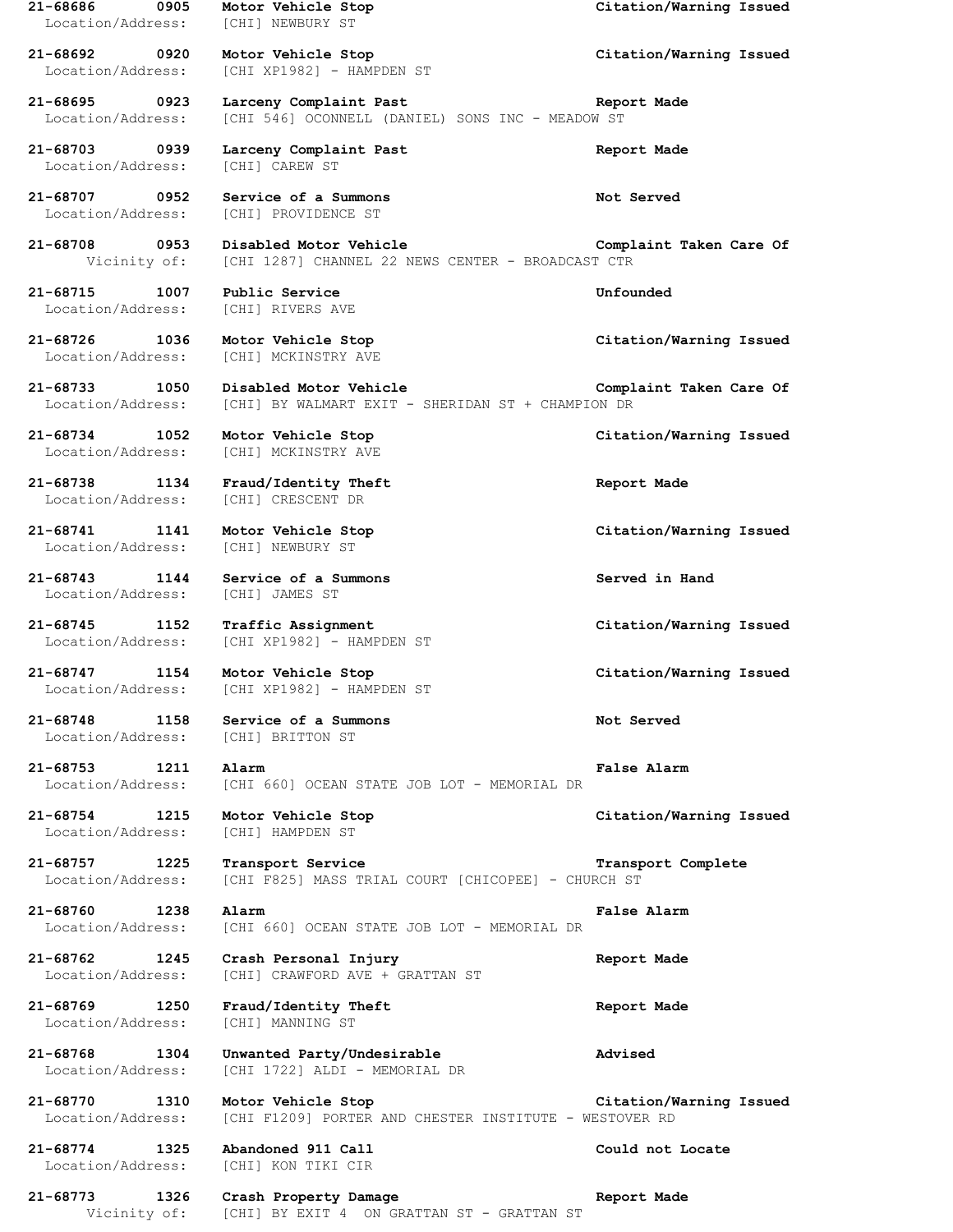Location/Address: [CHI] YVONNE ST **21-68784 1400 Motor Vehicle Stop Citation/Warning Issued** Location/Address: [CHI] THADDEUS ST **21-68792 1405 MV COMPLAINT/TRAFFIC/PARKING Unfounded** Location/Address: [CHI] BROADWAY + GROVE ST **21-68794 1411 Public Service Advised** Location/Address: [CHI] RIVERS AVE **21-68795 1413 Mal Damage/VANDALISM-Past Report Made** Location/Address: [CHI] THEROUX DR **21-68799 1432 Disabled Motor Vehicle Complaint Taken Care Of** [CHI 728] MCDONALDS - MEMORIAL DR **21-68800 1433 Traffic Assignment No Action Required** Location/Address: [CHI XP1982] - HAMPDEN ST **21-68804 1437 Crash Property Damage Report Made** Vicinity of: [CHI] MEADOW ST + NASSAU ST **21-68810 1454 Motor Vehicle Stop Report Made** Location/Address: [CHI] HAMPDEN ST **21-68819 1510 Larceny Complaint Past Report Made** Location/Address: [CHI F162] - CENTER ST **21-68823 1528 Crash Property Damage Report Made** Location/Address: [CHI] EAST ST + BELCHER ST **21-68826 1536 Abandoned 911 Call No Action Required** Location/Address: [CHI] MYRTLE ST **21-68828 1547 Alarm False Alarm** Location/Address: [CHI F1150] CHICOPEE COMPREHENSIVE HIGH SCHOOL - MONTGOMERY ST **21-68830 1554 Crash Property Damage Report Made** Location/Address: [CHI F620] ALS DINER - YELLE ST **21-68831 1557 Assault & Battery Complaint Advised** Location/Address: [CHI F661] LIQUORS 44 - MEMORIAL DR **21-68833 1557 Abandoned/Found Property Assist Given** Location/Address: [CHI] CHICOPEE ST **21-68838 1604 MV COMPLAINT/TRAFFIC/PARKING Complaint Taken Care Of** Vicinity of: [CHI] CIRCLE DR **21-68840 1606 Unwanted Party/Undesirable Advised** Location/Address: [CHI] ROY ST **21-68850 1646 Abandoned 911 Call Could not Locate** Location/Address: [CHI] FRONT ST **21-68851 1648 MV COMPLAINT/TRAFFIC/PARKING No Action Required** Vicinity of: [CHI] CHICOPEE ST + WARREGAN ST **21-68854 1653 Crash Property Damage Report Made** Vicinity of: [CHI] IAO 291 ON RAMP - FULLER RD **21-68855 1659 Unwanted Party/Undesirable Complaint Taken Care Of** Location/Address: [CHI F162] - CENTER ST **21-68857 1708 Harassment/Threats Assist Given** Location/Address: [CHI 1233] - MEMORIAL DR **21-68860 1722 Larceny Complaint Past Report Made** Location/Address: [CHI XP1984] - CASINO AVE **21-68865 1745 Animal Complaint Assist Given**

Location/Address: [CHI] EAST ST

**21-68782 1356 Service of a Summons Not Served**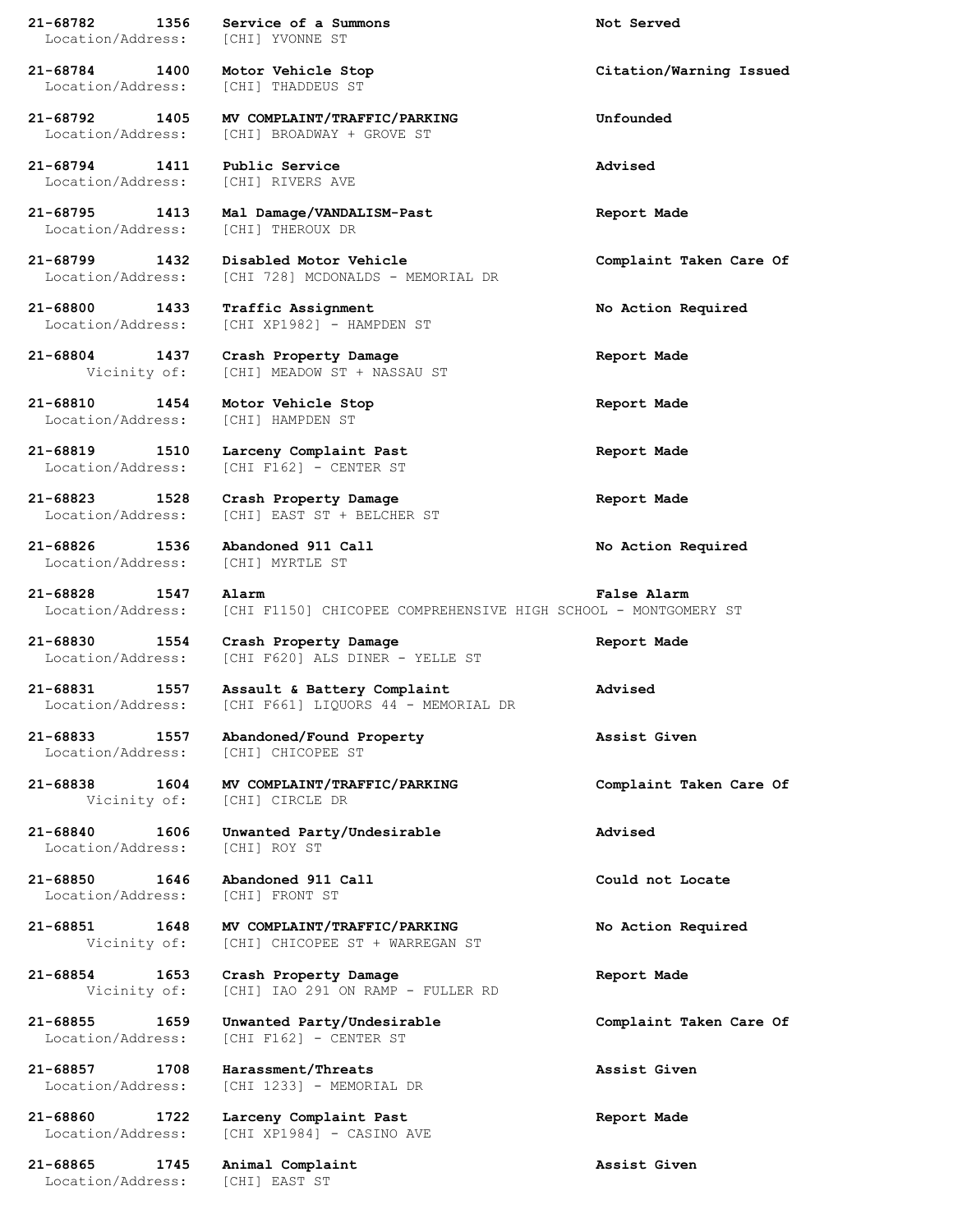| 21-68866<br>1749<br>Location/Address:     | Abandoned 911 Call<br>[CHI] PROSPECT ST                                           | No Action Required      |
|-------------------------------------------|-----------------------------------------------------------------------------------|-------------------------|
| 21-68869 1810<br>Location/Address:        | Fraud/Identity Theft<br>[CHI] PATRICK ST                                          | Report Made             |
| 21-68870<br>1812<br>Vicinity of:          | MV COMPLAINT/TRAFFIC/PARKING<br>[CHI 851] IKE ALPERT FIELD - PARK - BEAUCHAMP TER | Complaint Taken Care Of |
| 21-68872<br>1816<br>Location/Address:     | Crash Property Damage<br>[CHI 850] LINCOLN GROVE - PARK - BROADWAY                | Report Made             |
| 21-68873 1816<br>Location/Address:        | Disturbance<br>[CHI 938] HOME DEPOT - MEMORIAL DR                                 | Could not Locate        |
| 21-68880<br>1842<br>Location/Address:     | Disturbance<br>[CHI 1191] WALMART - MEMORIAL DR                                   | Served in Hand          |
| 21-68883<br>1844<br>Location/Address:     | Alarm<br>[CHI 844] FAIRVIEW MEMORIAL ELEMENTARY SCHOOL K-5 - MEMORIAL AVE         | <b>False Alarm</b>      |
| 21-68884 1850<br>Location/Address:        | Disturbance<br>[CHI] BEMIS AVE                                                    | Advised                 |
| $21 - 68888$<br>1903<br>Location/Address: | Disturbance<br>[CHI 1533] PRIDE TRUCK STOP - BURNETT RD                           | Could not Locate        |
| 21-68890<br>1913<br>Location/Address:     | Disturbance<br>[CHI F464] COLLEGIAN COURT - PARK ST                               | Report Made             |
| 21-68905<br>1957<br>Location/Address:     | MV COMPLAINT/TRAFFIC/PARKING<br>[CHI] AT THE BIKE TRAIL - BENEFIT ST              | Could not Locate        |
| $21 - 68906$<br>2000<br>Location/Address: | Disturbance<br>[CHI] NASH PARK - SKEELE ST                                        | Could not Locate        |
| 21-68908<br>2011<br>Vicinity of:          | MV COMPLAINT/TRAFFIC/PARKING<br>[CHI] BLANCHARD ST                                | Could not Locate        |
| 21-68910<br>2017<br>Vicinity of:          | Abandoned 911 Call<br>[CHI] WEST ST                                               | No Action Required      |
| 21-68911<br>2017<br>Location/Address:     | Assault & Battery Complaint<br>[CHI 1196] SHELL - WEST ST                         | Could not Locate        |
| 21-68914 2027<br>Location/Address:        | MV COMPLAINT/TRAFFIC/PARKING<br>[CHI] PROSPECT ST + BUCKLEY BLVD                  | Could not Locate        |
| 21-68913 2028<br>Vicinity of:             | MV COMPLAINT/TRAFFIC/PARKING<br>[CHI] WILDERMERE ST + JEAN CIR                    | Unfounded               |
| 21-68918 2033<br>Location/Address:        | Abandoned 911 Call<br>[CHI] CONRAD ST                                             | False Alarm             |
| 21-68927 2103<br>Location/Address:        | Abandoned 911 Call<br>[CHI] GROVE ST                                              | No Action Required      |
| 21-68929 2114<br>Vicinity of:             | Crash Property Damage<br>[CHI] IN FRONT OF CVS - GRANBY RD + MONTGOMERY ST        | Report Made             |
| 21-68931 2114<br>Location/Address:        | MV COMPLAINT/TRAFFIC/PARKING<br>[CHI F239] MAGGIO'S PIZZA - CHICOPEE ST           | Could not Locate        |
| 21-68930 2115<br>Location/Address:        | Crash Personal Injury<br>[CHI] MONTGOMERY ST + GRANBY RD                          | No Action Required      |
| 21-68940 2140<br>Location/Address:        | Crash Property Damage<br>[CHI 850] LINCOLN GROVE - PARK - BROADWAY                | Report Made             |
| 21-68945 2150<br>Location/Address:        | Crash Property Damage<br>[CHI F1393] CHICK FIL A - MEMORIAL DR                    | Report Made             |
| 21-68950 2211<br>Location/Address:        | MV COMPLAINT/TRAFFIC/PARKING<br>[CHI 429] KNIGHTS OF COLUMBUS - GRANBY RD         | Complaint Taken Care Of |
| 21-68953 2213<br>Location/Address:        | Larceny Complaint Past<br>[CHI] EDBERT ST                                         | Report Made             |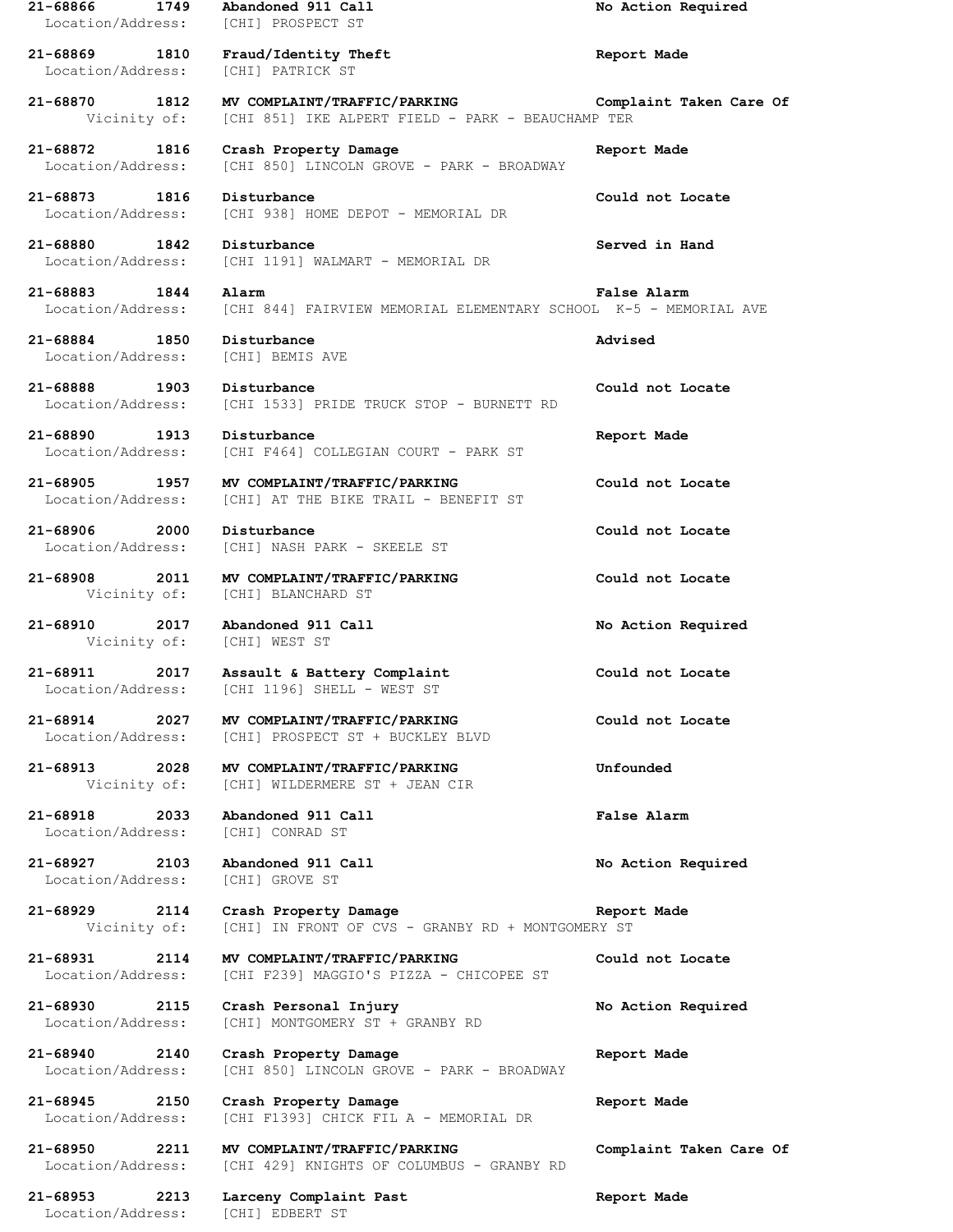| $21 - 68958$<br>2233                      | MV COMPLAINT/TRAFFIC/PARKING                                         | Unfounded               |
|-------------------------------------------|----------------------------------------------------------------------|-------------------------|
| Location/Address:                         | [CHI 728] MCDONALDS - MEMORIAL DR                                    |                         |
| 21-68962 2246                             | Abandoned 911 Call                                                   | Could not Locate        |
| Location/Address:                         | [CHI] NONOTUCK AVE                                                   |                         |
|                                           |                                                                      |                         |
| 21-68965 2313                             | Disturbance                                                          | Complaint Taken Care Of |
| Location/Address:                         | [CHI] MONTVILLE ST                                                   |                         |
|                                           |                                                                      |                         |
| 21-68967<br>2340                          | Transport Service                                                    | No Action Required      |
| Location/Address:                         | [CHI F182] HAMPDEN COUNTY WOMANS - CENTER ST                         |                         |
|                                           |                                                                      |                         |
| For Date: $06/24/2021$ - Thursday         |                                                                      |                         |
|                                           |                                                                      |                         |
| 21-68990<br>0039                          | Motor Vehicle Stop                                                   | No Action Required      |
| Location/Address:                         | [CHI] AMES AVE                                                       |                         |
| 21-69015 0147                             |                                                                      |                         |
| Location/Address:                         | Motor Vehicle Stop<br>[CHI] MEADOW ST + NASSAU ST                    | Citation/Warning Issued |
|                                           |                                                                      |                         |
| 21-69031 0237                             | Motor Vehicle Stop                                                   | Citation/Warning Issued |
| Vicinity of:                              | [CHI] GRANBY RD                                                      |                         |
|                                           |                                                                      |                         |
| $21 - 69052$<br>0447                      | Animal Complaint                                                     | Unfounded               |
| Location/Address:                         | [CHI 242] BIRCH PARK PLACE APARTMENTS CHICOPEE HOUSING - CHICOPEE ST |                         |
| 21-69053 0501                             | Motor Vehicle Stop                                                   | Advised                 |
| Location/Address:                         | [CHI F1150] CHICOPEE COMPREHENSIVE HIGH SCHOOL - MONTGOMERY ST       |                         |
|                                           |                                                                      |                         |
| 21-69054 0505                             | Traffic Assignment                                                   | No Action Required      |
| Location/Address:                         | [CHI 651] ST STANISLAUS CEMETERY - MONTGOMERY ST                     |                         |
|                                           |                                                                      |                         |
| 21-69056 0516                             | Motor Vehicle Stop                                                   | Advised                 |
| Location/Address:                         | [CHI] FL ROBERTS - MONTGOMERY ST                                     |                         |
| 21-69061<br>0540                          | Alarm                                                                | False Alarm             |
| Location/Address:                         | [CHI] PIONEER VALLY CONCRETEE - N CHICOPEE ST                        |                         |
|                                           |                                                                      |                         |
| 21-69062 0548                             | Trespasser/Trespassing                                               | Advised                 |
| Location/Address:                         | [CHI F1150] CHICOPEE COMPREHENSIVE HIGH SCHOOL - MONTGOMERY ST       |                         |
| 21-69069 0631                             | Motor Vehicle Stop                                                   | Citation/Warning Issued |
| Location/Address:                         | [CHI 728] MCDONALDS - MEMORIAL DR                                    |                         |
|                                           |                                                                      |                         |
| 0646<br>21-69072                          | Abandoned 911 Call                                                   | Unfounded               |
| Vicinity of:                              | [CHI] SPRINGFIELD ST                                                 |                         |
|                                           |                                                                      |                         |
| 21-69077<br>0706                          | Traffic Assignment                                                   | Citation/Warning Issued |
| Location/Address:                         | [CHI] HAMPDEN ST                                                     |                         |
| $21 - 69076$<br>0718                      | Service of a Summons                                                 | Not Served              |
| Location/Address:                         | [CHI] LAWNDALE ST                                                    |                         |
|                                           |                                                                      |                         |
| $21 - 69078$<br>0725                      | Service of a Summons                                                 | Served in Hand          |
| Location/Address:                         | [CHI] BRISTOL ST                                                     |                         |
| $21 - 69079$<br>0728                      | Service of a Summons                                                 | Not Served              |
| Location/Address:                         | [CHI] SHERIDAN ST                                                    |                         |
|                                           |                                                                      |                         |
| 21-69105<br>0831                          | Mal Damage/VANDALISM-Past                                            | Report Made             |
| Location/Address:                         | [CHI] PLANTE CIR                                                     |                         |
|                                           |                                                                      |                         |
| $21 - 69110$<br>0845<br>Location/Address: | Animal Complaint                                                     | No Action Required      |
|                                           | [CHI] MOORE ST + GLENWOOD ST                                         |                         |
| 21-69112<br>0855                          | Firearms Investigation                                               | Could not Locate        |
| Location/Address:                         | [CHI 710] - MEMORIAL DR                                              |                         |
|                                           |                                                                      |                         |
| 21-69113<br>$\sim$ 0904                   | Motor Vehicle Stop                                                   | Citation/Warning Issued |
| Location/Address:                         | [CHI] CHICOPEE ST + WILLWOOD ST                                      |                         |
| $21 - 69118$<br>0913                      | Traffic Assignment                                                   | Citation/Warning Issued |
| Location/Address:                         | [CHI 920] CRICKETTS CORNER - HAMPDEN ST                              |                         |
|                                           |                                                                      |                         |
|                                           |                                                                      |                         |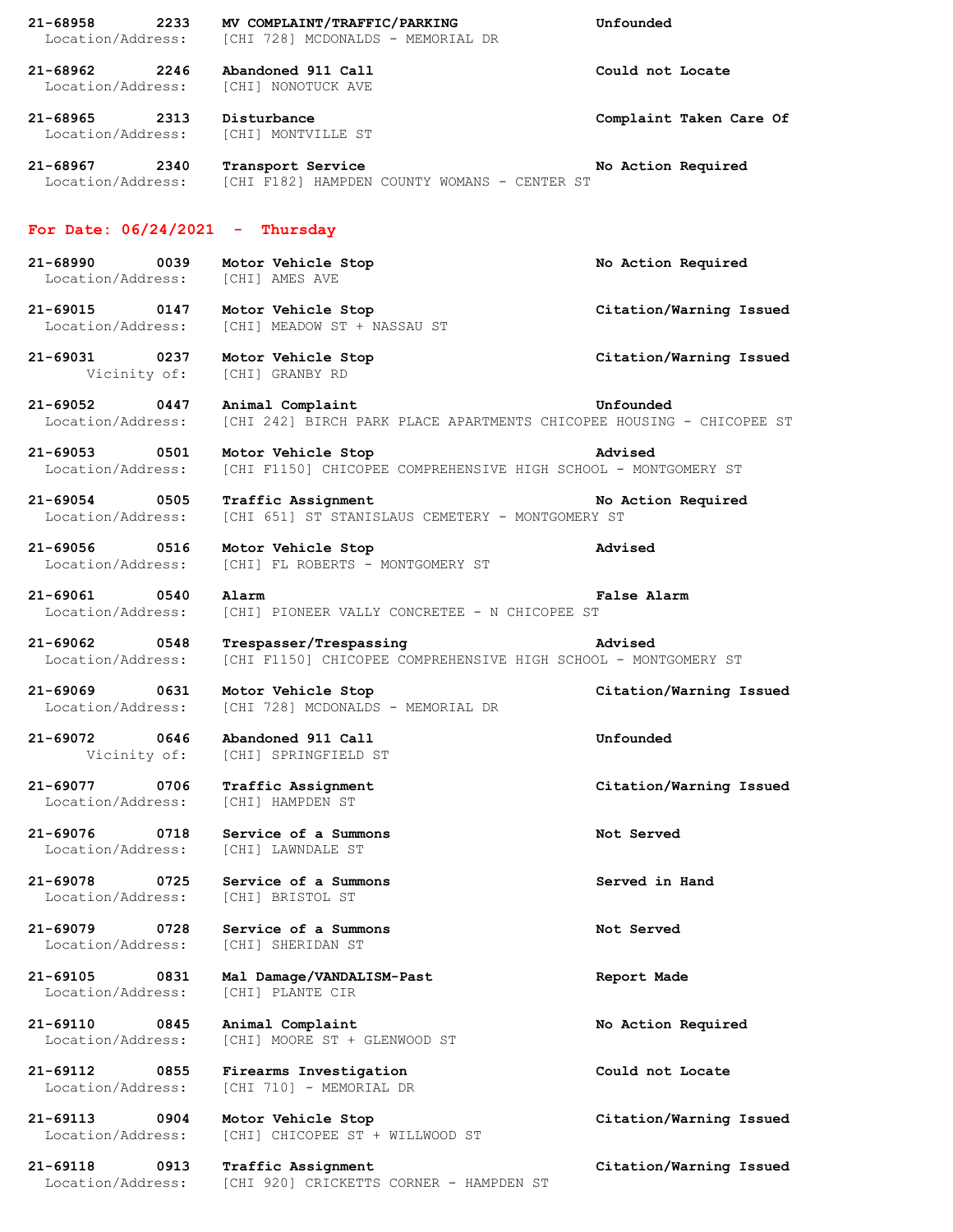**21-69127 0937 Alarm False Alarm** Location/Address: [CHI] LAWRENCE RD **21-69128 0939 Abandoned 911 Call Unfounded** Location/Address: [CHI 706] PEOPLES BANK - MEMORIAL DR **21-69132 0951 Motor Vehicle Stop Citation/Warning Issued** Location/Address: [CHI] HAMPDEN ST **21-69140 1017 Public Service Unfounded** Location/Address: [CHI] FRONT ST **21-69143 1023 Disturbance Could not Locate** Location/Address: [CHI] FITZPATRICK LN + MONTGOMERY ST **21-69144 1030 Service of a Summons Not Served** Location/Address: [CHI] MT CARMEL AVE **21-69149 1046 Service of a Summons Not Served** Location/Address: [CHI] RIVERS AVE **21-69151 1058 Mal Damage/VANDALISM-Past Report Made** Location/Address: [CHI F542] THE DUGOUT CAFE - MEADOW ST **21-69153 1109 MV COMPLAINT/TRAFFIC/PARKING No Action Required** Location/Address: [CHI] NEAR ON RAMP - BURNETT RD **21-69156 1118 Alarm False Alarm** Location/Address: [CHI 891] CIERPIAL MEMORIAL HOME - GRAPE ST **21-69159 1122 Alarm False Alarm** Location/Address: [CHI F1150] CHICOPEE COMPREHENSIVE HIGH SCHOOL - MONTGOMERY ST **21-69167 1147 Shoplifter Report Made** Location/Address: [CHI F1342] CVS PHARMACY - CENTER ST **21-69169 1159 Motor Vehicle Stop Citation/Warning Issued** Location/Address: [CHI] PENDLETON AVE **21-69172 1210 Public Service Complaint Taken Care Of** Location/Address: [CHI F825] MASS TRIAL COURT [CHICOPEE] - CHURCH ST **21-69177 1216 Suspicious Activity Complaint Taken Care Of** Location/Address: [CHI F162] - CENTER ST **21-69179 1219 Crash Property Damage Report Made** Vicinity of: [CHI F1342] CVS PHARMACY - CENTER ST **21-69178 1220 Motor Vehicle Stop Citation/Warning Issued** Location/Address: [CHI 1396] CZAR DISTRIBUTING INC. - BUCKLEY BLVD **21-69182 1228 Mal Damage/VANDALISM-Past Report Made** Location/Address: [CHI] EMPIRE ST **21-69183 1231 Traffic Assignment Complaint Taken Care Of** Location/Address: [CHI] FULLER RD **21-69188 1235 Repossessed Motor Vehicle/Other Complaint Taken Care Of** Location/Address: [CHI 919] BIG Y WORLD CLASS MARKETS - MEMORIAL DR **21-69185 1236 Public Service Complaint Taken Care Of** Location/Address: [CHI] JAMES ST + MEMORIAL DR **21-69187 1237 Motor Vehicle Stop Citation/Warning Issued** Location/Address: [CHI 551] LSHD ADVERTISING INC - WESTOVER RD **21-69192 1253 Abandoned 911 Call Unfounded** Location/Address: [CHI 39] MAC ARTHUR TERRACE APARTMENTS - BROADWAY **21-69194 1258 Motor Vehicle Stop Citation/Warning Issued** Location/Address: [CHI] CHICOPEE ST + GRANBY RD **21-69195 1258 Unwanted Party/Undesirable Advised** Location/Address: [CHI 1800] METRO PCS - EXCHANGE ST **21-69196 1308 Motor Vehicle Stop Citation/Warning Issued** Location/Address: [CHI] MCKINSTRY AVE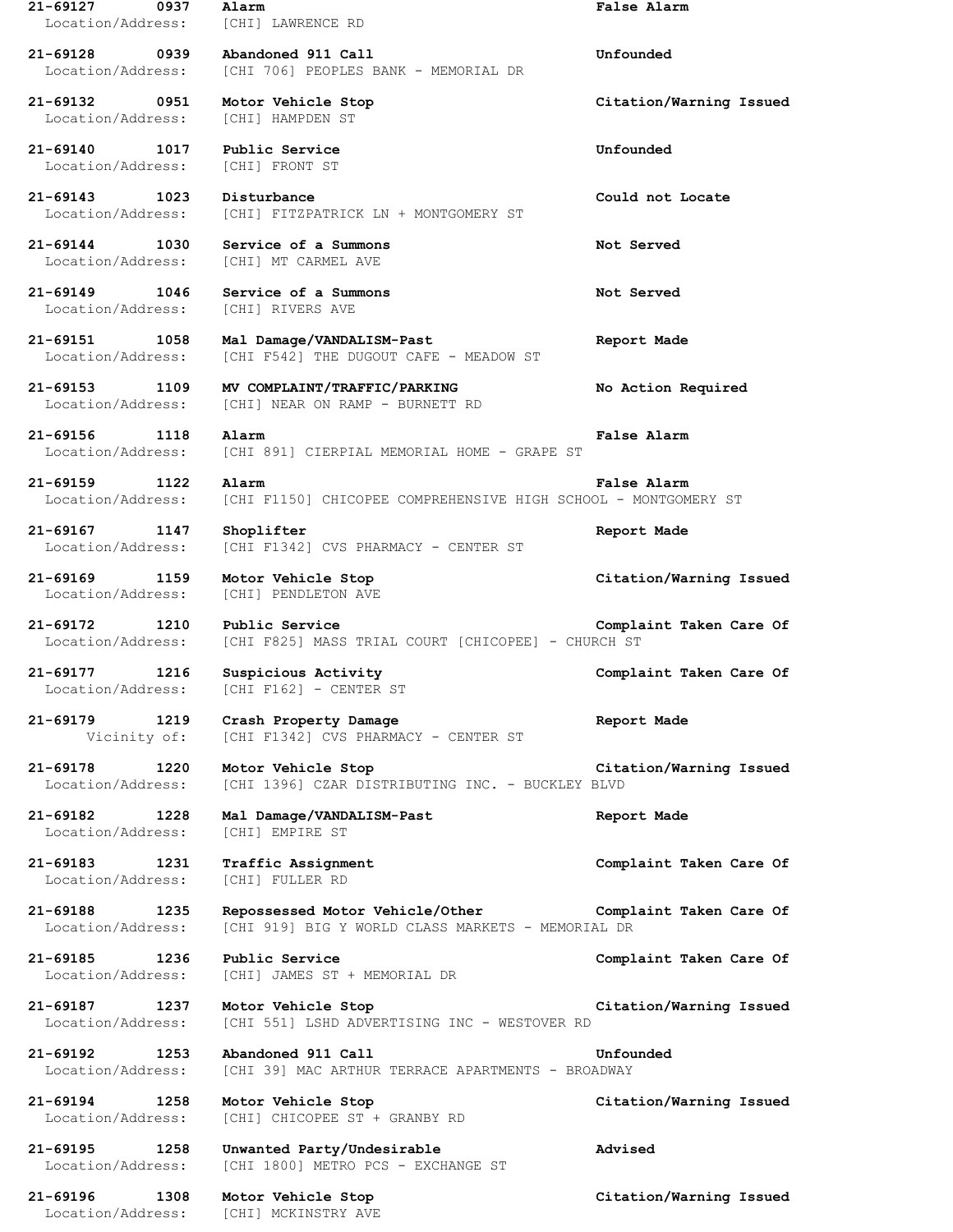**21-69198 1313 Public Service Advised** Location/Address: [CHI 2498] CHICOPEE POLICE HEADQUARTERS - CHURCH ST **21-69199 1314 Crash Property Damage Report Made** Location/Address: [CHI F1280] FIRE STA # 3 - CABOT ST

**21-69201 1318 Motor Vehicle Stop Citation/Warning Issued** Location/Address: [CHI] MCKINSTRY AVE

Location/Address: [CHI] GROVE ST

**21-69213 1336 Suspicious Activity Advised** Location/Address: [CHI] ANGELA DR

**21-69230 1405 Public Service Could not Locate** Location/Address: [CHI] GRATTAN ST

Location/Address: [CHI] SHERIDAN ST

**21-69202 1318 Suspicious Activity Advised** Location/Address: [CHI] GRANBY RD + NELSON ST

**21-69203 1320 Harassment/Threats Advised** Location/Address: [CHI 836] LAMBERT - LAVOIE SCHOOL K-5 - KENDALL ST

**21-69204 1320 Unwanted Party/Undesirable Complaint Taken Care Of** Location/Address: [CHI 1722] ALDI - MEMORIAL DR

Location/Address: [CHI] MCKINSTRY AVE

**21-69212 1335 Larceny Complaint Past Report Made** Vicinity of: [CHI] BEVERLY ST

**21-69211 1336 Larceny Complaint Past Report Made**

Location/Address: [CHI] MCKINSTRY AVE

**21-69214 1340 Motor Vehicle Stop Citation/Warning Issued** Location/Address: [CHI] CHICOPEE ST + ARTISAN ST

**21-69219 1353 Motor Vehicle Stop Advised** Location/Address: [CHI 1116] BIG Y EXPRESS - GRANBY RD

Location/Address: [CHI] DESLAURIERS ST

**21-69228 1401 Service of a Summons Served in Hand** Location/Address: [CHI] MEMORIAL DR

**21-69240 1417 Disturbance Complaint Taken Care Of** Location/Address: [CHI 497] MOTEL 6 - JOHNNY CAKE HOLLOW RD

**21-69241 1425 Shoplifter Report Made** Location/Address: [CHI 1394] WALGREENS DRUGS STORE - GRANBY RD

**21-69248 1432 Public Service No Action Required** Location/Address: [CHI] FULLER RD + SHERIDAN ST

**21-69258 1456 Motor Vehicle Stop Citation/Warning Issued**

Location/Address: [CHI 887] WESTOVER ANIMAL CLINIC - MEMORIAL DR

**21-69261 1505 Motor Vehicle Stop Citation/Warning Issued** Location/Address: [CHI 1424] ST ANNE CHURCH - COLLEGE ST

**21-69266 1512 Alarm False Alarm** Location/Address: [CHI 1578] DOC'S PLACE - GRANBY RD

**21-69269 1513 Disabled Motor Vehicle No Action Required** Vicinity of: [CHI 1027] DUNKIN DONUTS - MEMORIAL DR

**21-69274 1518 Crash Property Damage Report Made** Location/Address: [CHI] GRANBY RD

**21-69206 1325 Motor Vehicle Stop Citation/Warning Issued**

**21-69210 1337 Motor Vehicle Stop Citation/Warning Issued**

**21-69225 1358 Animal Complaint Complaint Taken Care Of**

**21-69253 1441 Motor Vehicle Stop Citation/Warning Issued**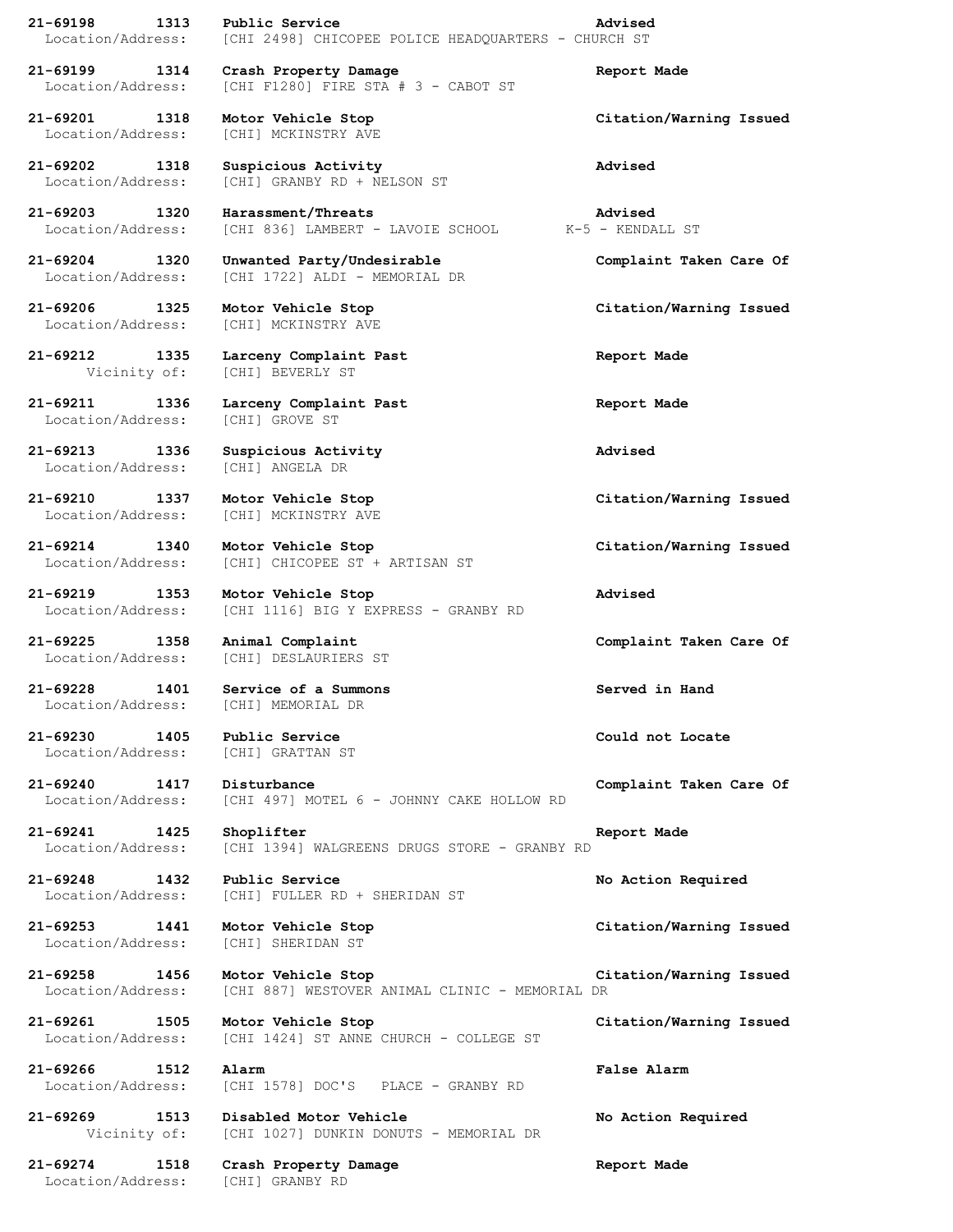**21-69280 1529 Mal Damage/VANDALISM-Past Advised** Location/Address: [CHI] FESTIVAL CIR **21-69282 1531 Crash Property Damage Report Made** Location/Address: [CHI 565] MCDONALDS - MEADOW ST **21-69287 1553 Abandoned 911 Call No Action Required** Location/Address: [CHI] WILDERMERE ST **21-69298 1609 Motor Vehicle Stop Citation/Warning Issued** Location/Address: [CHI 574] BY PRIDE - GRATTAN ST **21-69303 1616 Disturbance Advised** Location/Address: [CHI 1191] WALMART - MEMORIAL DR **21-69304 1617 Alarm False Alarm** Location/Address: [CHI 601] WILLIMANSETT WASTE CO INC - NARRAGANSETT BLVD **21-69310 1621 ASSIST OTHER AGENCY Could not Locate** Vicinity of: [CHI] NEW LUDLOW RD **21-69312 1632 Motor Vehicle Stop Citation/Warning Issued** Vicinity of: [CHI] MEADOW ST + MCKINSTRY AVE **21-69316 1650 Disturbance Criminal Complaint Request** Location/Address: [CHI] FOREST ST **21-69321 1710 Motor Vehicle Stop Advised** Location/Address: [CHI] FAIRVIEW AVE + VAN HORN ST **21-69327 1719 Crash Property Damage No Action Required** Location/Address: [CHI] ORCHARD ST **21-69324 1724 Harassment/Threats Advised** Location/Address: [CHI 2498] CHICOPEE POLICE HEADQUARTERS - CHURCH ST **21-69325 1725 MV COMPLAINT/TRAFFIC/PARKING Advised** Location/Address: [CHI] ELM ST **21-69330 1733 MV COMPLAINT/TRAFFIC/PARKING Could not Locate** Vicinity of: [CHI] BLANCHARD ST **21-69335 1738 Harassment/Threats Advised** Location/Address: [CHI] WELLS AVE **21-69338 1752 Crash Property Damage Report Made** Vicinity of: [CHI] BROADWAY **21-69339 1806 MV COMPLAINT/TRAFFIC/PARKING Could not Locate** Location/Address: [CHI F1328] GALLAGHER OLDE FASHIONED SERVICE - EAST ST **21-69341 1815 ASSIST OTHER AGENCY Advised** Location/Address: [CHI] MONROE ST **21-69345 1819 MV COMPLAINT/TRAFFIC/PARKING No Action Required** Vicinity of: [CHI 1287] CHANNEL 22 NEWS CENTER - BROADCAST CTR **21-69353 1853 Crash Property Damage Report Made** Vicinity of: [CHI XF1590] DUNKIN DONUTS - MCKINSTRY AVE **21-69354 1909 Disturbance Advised** Location/Address: [CHI] SUMMIT AVE **21-69356 1924 Alarm Appears Secure After Check** Location/Address: [CHI 329] MURPHY, MCCOUBREY, MURPHY, GELINAS & AUTH - EXCHANGE ST **21-69357 1924 Disturbance Unfounded** Location/Address: [CHI] RIVERS AVE **21-69358 1926 Illegal Dumping Complaint Taken Care Of** Location/Address: [CHI 449] CVS 2339 - GRANBY RD **21-69894 2000 Abandoned/Found Property Report Made** Location/Address: [CHI] ELCON DR **21-69367 2009 Harassment/Threats Advised** Location/Address: [CHI 836] LAMBERT - LAVOIE SCHOOL K-5 - KENDALL ST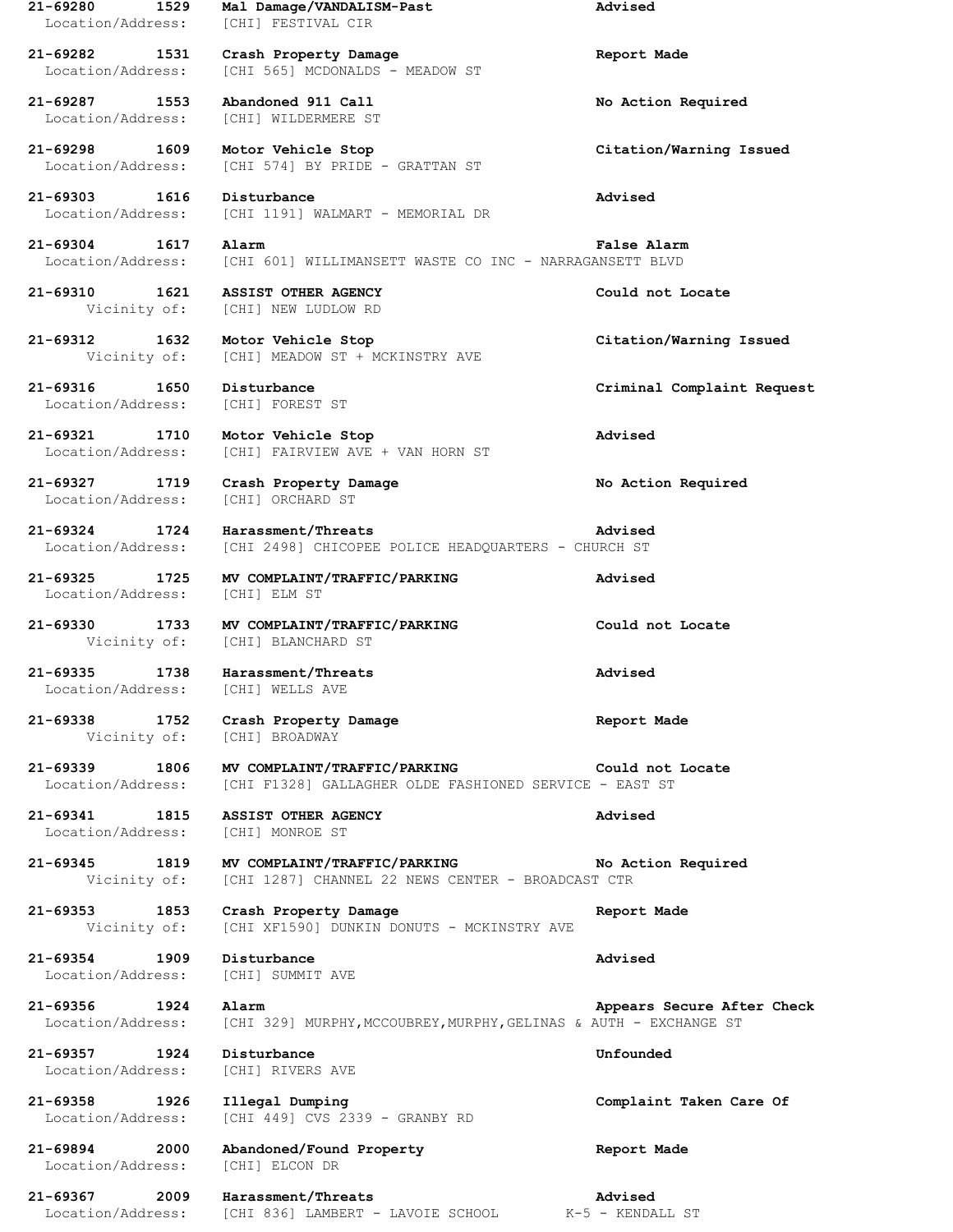**21-69377 2040 Alarm Appears Secure After Check** Location/Address: [CHI] TRAFTON ST **21-69381 2056 Motor Vehicle Stop Advised** Location/Address: [CHI] GRATTAN ST **21-69394 2144 Disturbance Criminal Complaint Request** Location/Address: [CHI] DALE ST **21-69404 2224 Disturbance Arrest Made** Vicinity of: [CHI 1767] - NORA ST **21-69409 2245 Motor Vehicle Stop Advised** Location/Address: [CHI 1065] CHICOPEE HIGH SCHOOL - FRONT ST **21-69412 2253 Traffic Assignment Complaint Taken Care Of** Location/Address: [CHI] PROSPECT ST + INGHAM ST

## **For Date: 06/25/2021 - Friday**

**21-69432 0010 Disturbance Advised** Vicinity of: [CHI] MAPLEWOOD AVE

**21-69439 0029 Motor Vehicle Stop Citation/Warning Issued** Location/Address: [CHI F1358] POORE BOYS CLOSEOUTS - CHICOPEE ST

**21-69441 0033 Motor Vehicle Stop No Action Required** Location/Address: [CHI 720] FAIRVIEW SERVICE CENTER INC - MEMORIAL DR

**21-69442 0045 Motor Vehicle Stop Citation/Warning Issued** Location/Address: [CHI 1837] CHICOPEE AUTO FARM - EAST MAIN ST

**21-69443 0045 ASSIST OTHER AGENCY Report Made** Location/Address: [CHI 710] FAIRVIEW DENTAL ASSOCIATES - MEMORIAL DR

**21-69445 0048 Motor Vehicle Stop Citation/Warning Issued** Location/Address: [CHI] WESTOVER RD

**21-69451 0057 Motor Vehicle Stop Citation/Warning Issued** Location/Address: [CHI] BURNETT RD

**21-69459 0123 Suspicious Activity Could not Locate** Vicinity of: [CHI] BONNER ST

**21-69460 0127 ASSIST OTHER AGENCY Assist Given** Location: [CHI] 291 EASTBOUND FULLER RD EXIT

**21-69464 0150 Transport Service Transport Complete** Location/Address: [CHI F182] HAMPDEN COUNTY WOMANS - CENTER ST

**21-69480 0313 Warrant Service Could not Locate** Location/Address: [CHI] JOHN ST

**21-69482 0337 Stolen M/V L/P Report Report Made** Location/Address: [CHI] PROVIDENCE ST

**21-69497 0638 Crash Property Damage Report Made** Location/Address: [CHI] SIMARD DR + YELLE ST

**21-69501 0721 Abandoned 911 Call Unfounded** Location/Address: [CHI] CHICOPEE ST

**21-69513 0801 Crash Personal Injury Report Made** Location/Address: [CHI 1206] FREEDOM CREDIT UNION - MEMORIAL DR

**21-69538 0913 Public Service Complaint Taken Care Of** Location/Address: [CHI XF1653] PHIL BEAULIEU & SONS HOME IMPROVEMENT INC - GRATTAN ST

**21-69539 0917 Warrant Service No Action Required** Location/Address: [CHI] STONINA DR

**21-69541 0918 Warrant Service Not Served** Location/Address: [CHI] STONINA DR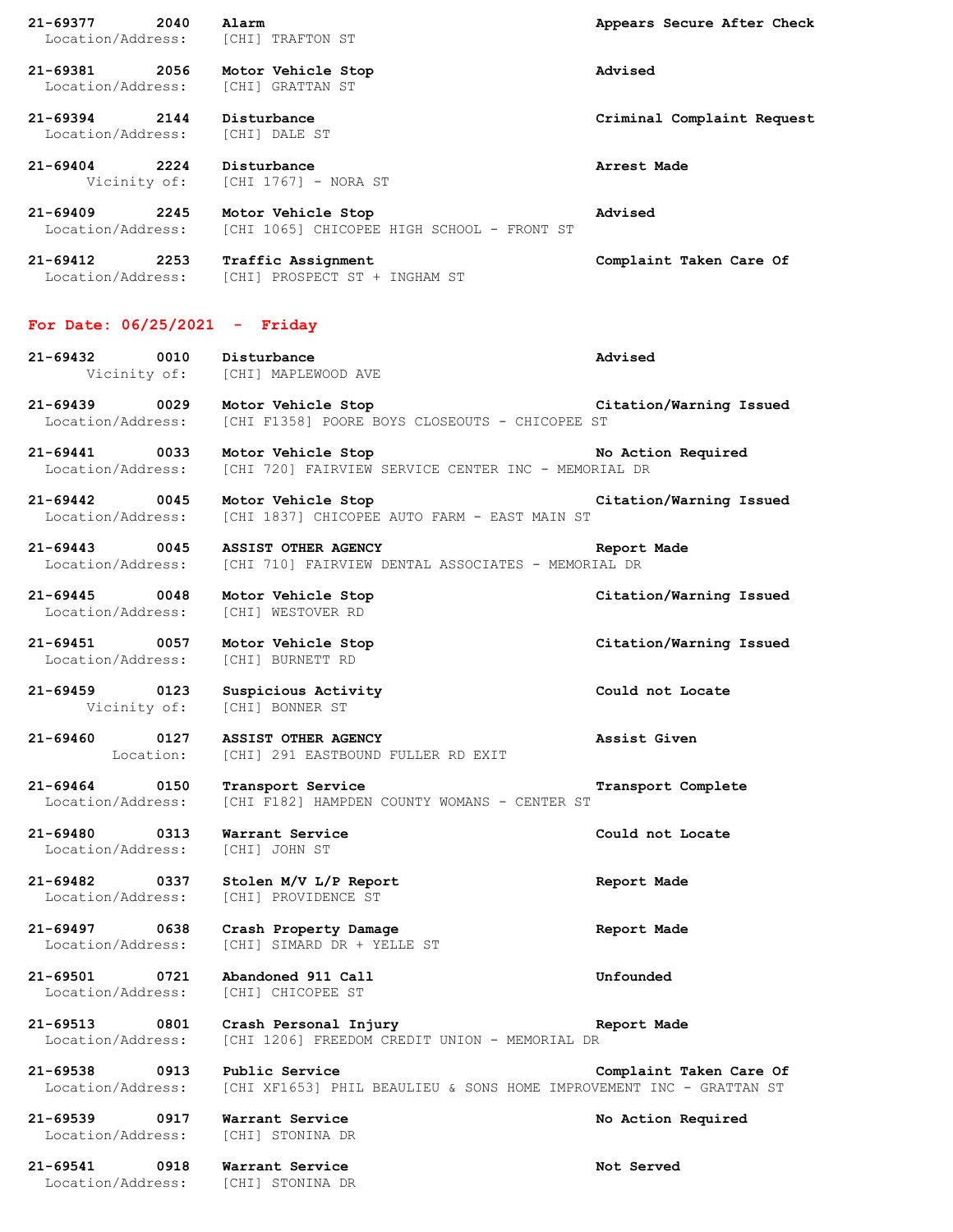**21-69543 0925 Motor Vehicle Stop Citation/Warning Issued** Location/Address: [CHI] CHICOPEE ST **21-69546 0939 Motor Vehicle Stop Citation/Warning Issued** Location/Address: [CHI F620] ALS DINER - YELLE ST **21-69548 0947 Warrant Service Arrest Made** Location/Address: [CHI] KENDALL ST **21-69553 1005 Motor Vehicle Stop Citation/Warning Issued** Location/Address: [CHI 1396] CZAR DISTRIBUTING INC. - BUCKLEY BLVD **21-69556 1012 Warrant Service Not Served** Location/Address: [CHI] JOHN ST **21-69558 1014 Motor Vehicle Stop Citation/Warning Issued** Location/Address: [CHI 1396] CZAR DISTRIBUTING INC. - BUCKLEY BLVD **21-69561 1020 Larceny Complaint Past Report Made** Location/Address: [CHI F621] FAMILY DOLLAR - EXCHANGE ST **21-69570 1050 Motor Vehicle Stop Citation/Warning Issued** Location/Address: [CHI 287] TEDDY BEAR POOLS & SPAS - EAST ST **21-69574 1054 Suspicious Activity Report Made** Location/Address: [CHI 1600] 391 UNDERPASS - CHICOPEE ST **21-69575 1055 Stolen M/V L/P Report Report Made** Location/Address: [CHI] GRATTAN ST **21-69585 1114 Crash Property Damage Report Made** Location/Address: [CHI 594] WESTOVER METROPOLITAN AIRPORT - PADGETTE ST **21-69582 1119 Mal Damage/VANDALISM-Past Report Made** Location/Address: [CHI 2112] THEORY WELLNESS - FULLER RD **21-69583 1123 Warrant Service No Action Required** Location/Address: [CHI] CENTER ST **21-69592 1155 Abandoned 911 Call Could not Locate** Location/Address: **21-69606 1233 Disturbance Arrest Made** Location/Address: [CHI F162] - CENTER ST **21-69608 1238 Fraud/Identity Theft Report Made** Location/Address: [CHI] SOUTHERN DR **21-69609 1246 Motor Vehicle Stop Citation/Warning Issued** Location/Address: [CHI 227] FRITO LAY INC - CHAMPION DR **21-69611 1249 Firearms Investigation Report Made** Location/Address: [CHI F609] - PADEREWSKI ST **21-69615 1306 MV COMPLAINT/TRAFFIC/PARKING No Action Required** Location/Address: [CHI] FULLER RD + OLD FULLER RD **21-69626 1314 Motor Vehicle Stop Citation/Warning Issued** Location/Address: [CHI 2428] - MCKINSTRY AVE **21-69630 1328 Motor Vehicle Stop Citation/Warning Issued** Location/Address: [CHI] MCKINSTRY AVE **21-69635 1337 Warrant Service Could not Locate** Location/Address: [CHI 2097] - GRATTAN ST **21-69637 1339 Motor Vehicle Stop Citation/Warning Issued** Location/Address: [CHI 2428] - MCKINSTRY AVE **21-69639 1346 Motor Vehicle Stop Citation/Warning Issued** Location/Address: [CHI 1004] MEMORIAL DR **21-69642 1349 Motor Vehicle Stop Citation/Warning Issued** Location/Address: [CHI 2428] - MCKINSTRY AVE **21-69647 1409 Warrant Service Could not Locate** Location/Address: [CHI] WESTOVER RD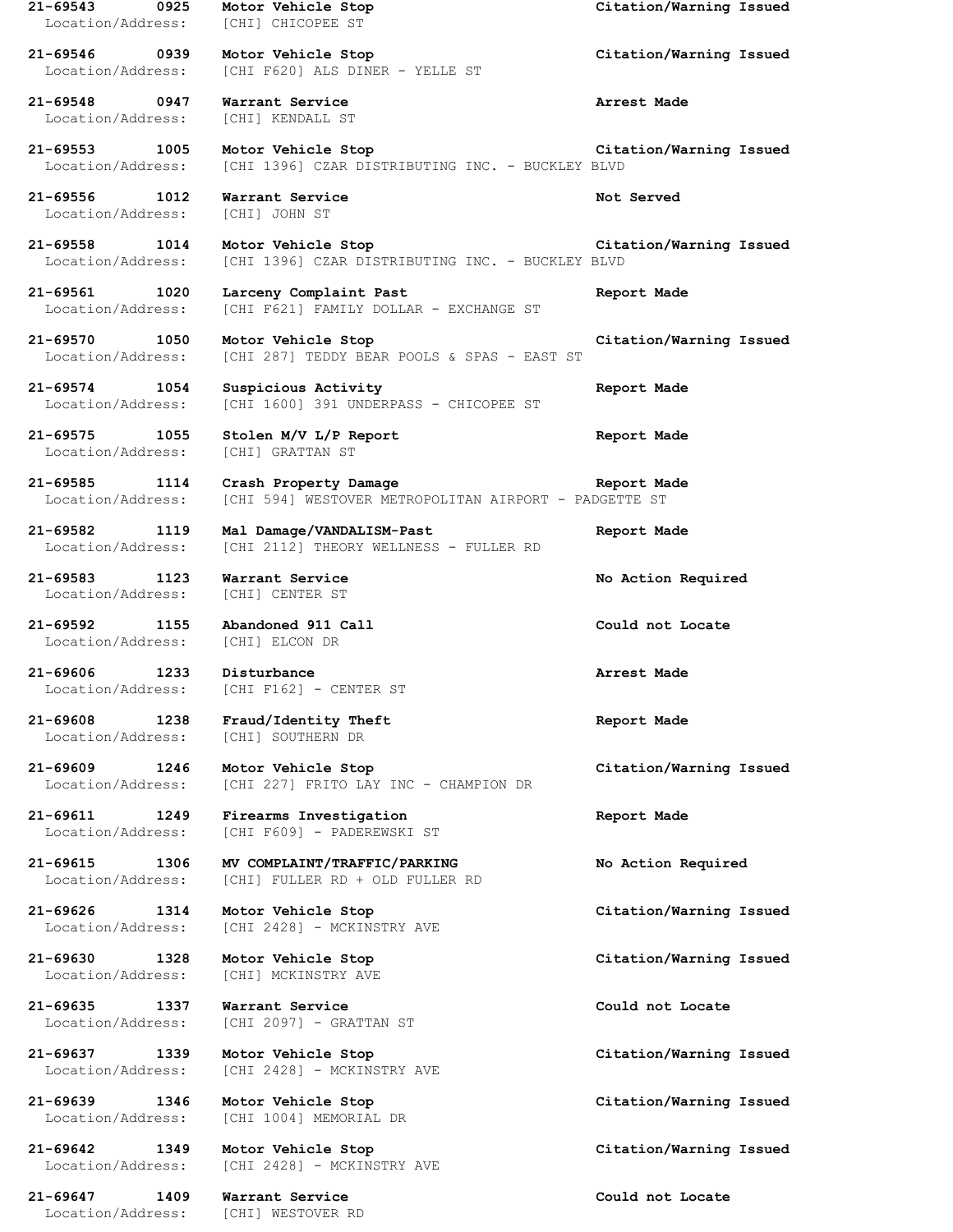**21-69653 1422 Abandoned/Found Property Complaint Taken Care Of** Location/Address: [CHI 1191] WALMART - MEMORIAL DR **21-69657 1426 Abandoned 911 Call Could not Locate** Location/Address: [CHI F53] TRINITY HEALTH OF NEW ENGLAND - MONTGOMERY ST **21-69654 1427 Motor Vehicle Stop Citation/Warning Issued** Location/Address: [CHI F1370] HOLLIE HAMELIN FAMILY DAYCARE - BRITTON ST **21-69658 1431 Abandoned 911 Call Appears Secure After Check** Location/Address: [CHI F1138] XPO LOGISTICS - NEW LOMBARD RD **21-69665 1457 Warrant Service Not Served** Location/Address: [CHI] PLANTE CIR **21-69672 1524 MV COMPLAINT/TRAFFIC/PARKING Advised** Location/Address: [CHI 1533] PRIDE TRUCK STOP - BURNETT RD **21-69685 1608 Investigation/Follow Up Report Made** Location/Address: [CHI F343] - FRONT ST **21-69692 1621 Suspicious Activity No Action Required** Vicinity of: [CHI] ALVORD AVE **21-69696 1639 Stolen M/V L/P Report Report Made** Location/Address: [CHI] LACHINE ST **21-69700 1650 Abandoned 911 Call Unfounded** Location/Address: [CHI] MONTGOMERY ST **21-69704 1700 MV COMPLAINT/TRAFFIC/PARKING Advised** Location/Address: [CHI] BURTON ST **21-69706 1711 Larceny Complaint Past Criminal Complaint Request** Location/Address: [CHI] EMERALD ST **21-69708 1716 Animal Complaint Unfounded** Location/Address: [CHI] ONDRICK DR **21-69709 1717 Drug/Narcotic Activity Report Made** Location/Address: [CHI] HAMPSHIRE ST **21-69715 1730 Crash Personal Injury Arrest Made** Vicinity of: [CHI] CHICOPEE ST + ADAMS ST **21-69721 1735 Crash Property Damage Assist Given** Vicinity of: [CHI] BROADWAY + GOODHUE AVE **21-69722 1737 Crash Personal Injury Report Made** Location/Address: [CHI] JAMES ST + MEMORIAL DR **21-69726 1739 Missing Person Could not Locate** Vicinity of: [CHI] GRATTAN ST **21-69727 1739 Shoplifter Unfounded** Location/Address: [CHI F621] FAMILY DOLLAR - EXCHANGE ST **21-69730 1751 Stolen M/V L/P Report Assist Given** Location/Address: [CHI] EDWARD ST **21-69732 1803 Neighbor/Landlord Dispute Report Made** Location/Address: [CHI F1191] BURY APARTMENTS - EAST MAIN ST **21-69737 1826 MV COMPLAINT/TRAFFIC/PARKING Could not Locate** Location/Address: [CHI] BLANCHARD ST **21-69739 1835 Crash Property Damage No Action Required** Location/Address: [CHI F1393] CHICK FIL A - MEMORIAL DR **21-69740 1843 ASSIST OTHER AGENCY Assist Given** Location/Address: [CHI] MCKINSTRY AVE **21-69742 1850 MV COMPLAINT/TRAFFIC/PARKING Unfounded** Vicinity of: [CHI] PROSPECT ST + BUCKLEY BLVD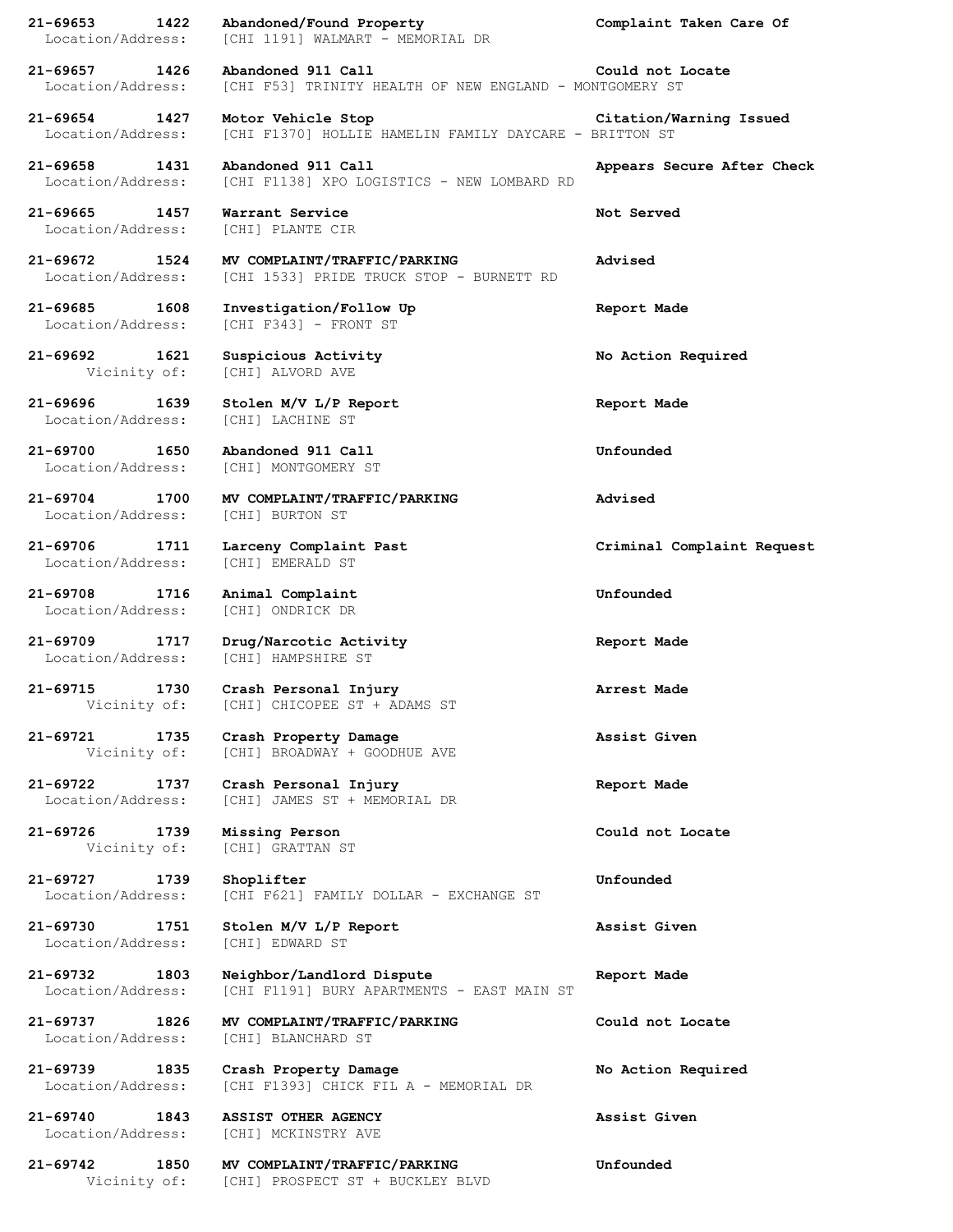| 21-69748<br>1911<br>Location/Address:     | Suspicious Activity<br>[CHI] CHICOPEE ST                                             | Advised                    |
|-------------------------------------------|--------------------------------------------------------------------------------------|----------------------------|
| 21-69746<br>1913<br>Location/Address:     | Abandoned/Found Property<br>[CHI 1191] WALMART - MEMORIAL DR                         | Report Made                |
| 21-69747 1915<br>Vicinity of:             | MV COMPLAINT/TRAFFIC/PARKING<br>[CHI] BLANCHARD ST                                   | Could not Locate           |
| 21-69749<br>1920<br>Location/Address:     | Neighbor/Landlord Dispute<br>[CHI] WALNUT ST                                         | Advised                    |
| 21-69752 1923<br>Vicinity of:             | MV COMPLAINT/TRAFFIC/PARKING<br>[CHI] EAST MAIN ST                                   | Unfounded                  |
| 21-69757<br>1953<br>Location/Address:     | MV COMPLAINT/TRAFFIC/PARKING<br>[CHI] MARTEN ST + PENDLETON AVE                      | Could not Locate           |
| 21-69758<br>1955<br>Location/Address:     | ASSIST OTHER AGENCY<br>[CHI] MEETINGHOUSE RD                                         | Assist Given               |
| 21-69770 2036<br>Vicinity of:             | Motor Vehicle Stop<br>[CHI 2107] WILLIMANSETT BRIDGE - CHICOPEE ST                   | Could not Locate           |
| 21-69771<br>2037<br>Location/Address:     | Alarm<br>[CHI 674] KENTUCKY FRIED CHICKEN - MEMORIAL DR                              | False Alarm                |
| $21 - 69790$<br>2113<br>Location/Address: | Fireworks Complaint<br><b>[CHI] SHEPHERD ST</b>                                      | Could not Locate           |
| 21-69812<br>2155<br>Location/Address:     | Suspicious Activity<br>[CHI F821] TRUGREEN - WESTOVER RD                             | Could not Locate           |
| 21-69817<br>2219<br>Location/Address:     | Alarm<br>[CHI 1613] VALLEY OPPORTUNITY COUNCIL - CENTER ST                           | False Alarm                |
| 21-69826<br>2244<br>Location/Address:     | Public Service<br>[CHI] SERGEANT AVE                                                 | Assist Given               |
| 21-69827 2248<br>Location/Address:        | Suspicious Activity<br>[CHI] CRESTWOOD ST                                            | Appears Secure After Check |
| 21-69833<br>2317<br>Location/Address:     | MV COMPLAINT/TRAFFIC/PARKING<br>[CHI 1342] BULLSEYE BAR - CENTER ST                  | Complaint Taken Care Of    |
| 21-69836 2338<br>Location/Address:        | <b>ASSIST OTHER AGENCY</b><br>[CHI] MEMORIAL DR                                      | Unfounded                  |
|                                           |                                                                                      |                            |
| For Date: $06/26/2021 -$ Saturday         |                                                                                      |                            |
| 21-69846 0009<br>Vicinity of:             | Crash Property Damage<br>[CHI] CHICOPEE ST + WILSON AVE                              | Report Made                |
| 21-69859 0038                             | MV COMPLAINT/TRAFFIC/PARKING<br>Vicinity of: [CHI 792] CENTER AUTO PARTS - CENTER ST | Complaint Taken Care Of    |
| 21-69863 0056<br>Location/Address:        | Firearms/Shots Fired/Gun Shots<br>[CHI] CHICOPEE ST                                  | Criminal Complaint Request |
| 21-69862 0057<br>Location/Address:        | Suspicious Activity<br>[CHI 718] CVS 693 - MEMORIAL DR                               | Assist Given               |
| 21-69866 0115<br>Location/Address:        | Suspicious Activity<br>[CHI] HIGHLAND AVE                                            | Advised                    |
| 21-69868 0120<br>Vicinity of:             | Crash Property Damage<br>[CHI] GRAPE ST + SPRINGFIELD ST                             | Arrest Made                |
| 21-69877 0232<br>Vicinity of:             | Motor Vehicle Stop<br>[CHI 1774] CELLITE ENGINEERS (DBA JOHNSON SUPPLY) - CENTER ST  | Citation/Warning Issued    |
| 21-69886 0305<br>Vicinity of:             | Suspicious Activity<br>[CHI] JUNK YARD - CENTER ST                                   | No Action Required         |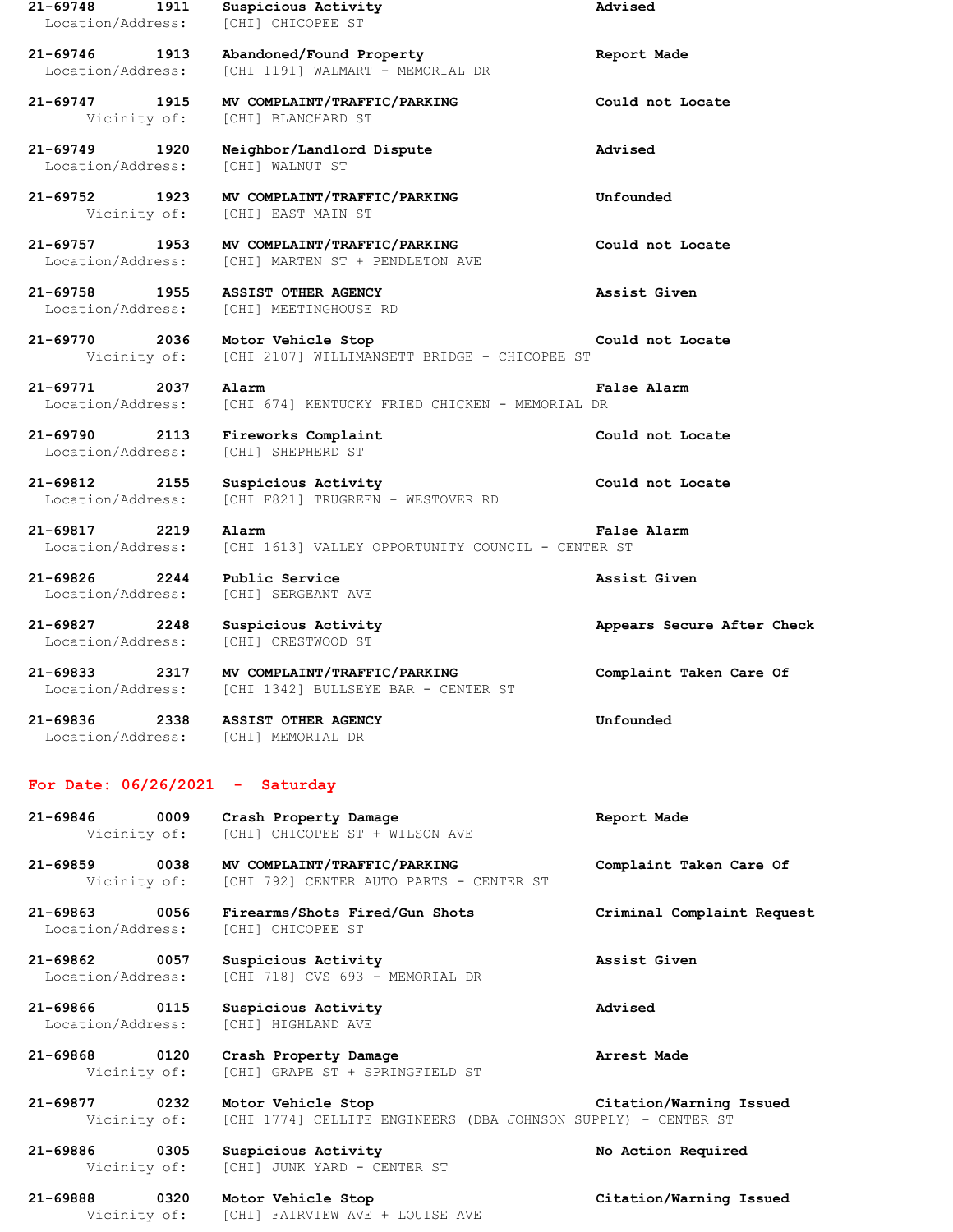**21-69899 0516 Abandoned 911 Call No Action Required** Location/Address: [CHI] MADISON ST **21-69905 0626 Motor Vehicle Stop Citation/Warning Issued** Vicinity of: [CHI] BURNETT RD + BLANAN DR **21-69906 0629 Traffic Assignment No Action Required** Location/Address: [CHI] HAMPDEN ST **21-69912 0655 Motor Vehicle Stop Citation/Warning Issued** Location/Address: [CHI] HAMPDEN ST **21-69914 0658 Alarm False Alarm** Location/Address: [CHI XP2053] MERCEDES-BENZ OF SPRINGFIELD - BURNETT RD **21-69915 0702 Traffic Assignment No Action Required** Location/Address: [CHI] MEADOW ST **21-69948 0921 Crash Property Damage Report Made** Location/Address: [CHI] LEARY AVE **21-69955 0950 Service of a Summons No Action Required** Location/Address: [CHI] BRITTON ST **21-69956 0950 Alarm False Alarm** Location/Address: [CHI F1150] CHICOPEE COMPREHENSIVE HIGH SCHOOL - MONTGOMERY ST **21-69957 0954 Motor Vehicle Stop Citation/Warning Issued** Location/Address: [CHI] BROADWAY + ALVORD AVE **21-69959 1005 Mal Damage/VANDALISM-Past Advised** Location/Address: [CHI] DALE ST **21-69961 1007 MV COMPLAINT/TRAFFIC/PARKING Complaint Taken Care Of** Location/Address: [CHI] PERRAULT ST + CHICOPEE ST **21-69966 1029 Crash Property Damage Advised** Location/Address: [CHI 1191] WALMART PARKING LOT - MEMORIAL DR **21-69970 1058 MV COMPLAINT/TRAFFIC/PARKING Could not Locate** Location/Address: [CHI] MONTVUE ST **21-69973 1108 Service of a Summons Not Served** Location/Address: [CHI F1243] - EAST MAIN ST **21-69978 1128 Crash Property Damage Advised** Location/Address: [CHI F3000] - FERRY ST **21-69983 1141 Disturbance Could not Locate** Location/Address: [CHI] BROADWAY **21-69985 1155 Service of a Summons Not Served** Location/Address: [CHI F1243] EAST MAIN ST **21-69994 1215 Crash Property Damage Advised** Location/Address: [CHI 1394] WALGREENS DRUGS STORE - GRANBY RD **21-69999 1232 Service of a Summons Not Served** Location/Address: [CHI] WALTON ST **21-70009 1248 Crash Property Damage Report Made** Location/Address: [CHI F1048] STOP & SHOP - MEMORIAL DR **21-70011 1254 Service of a Summons Not Served** Location/Address: [CHI 2899] - CAMBRIDGE ST **21-70012 1259 Alarm False Alarm** Location/Address: [CHI F239] CHICOPEE FAMILY PIZZA - CHICOPEE ST **21-70013 1301 Service of a Summons Served in Hand** Location/Address: [CHI] HILLMAN ST **21-70014 1302 Abandoned 911 Call False Alarm** Location/Address: [CHI] DWIGHT ST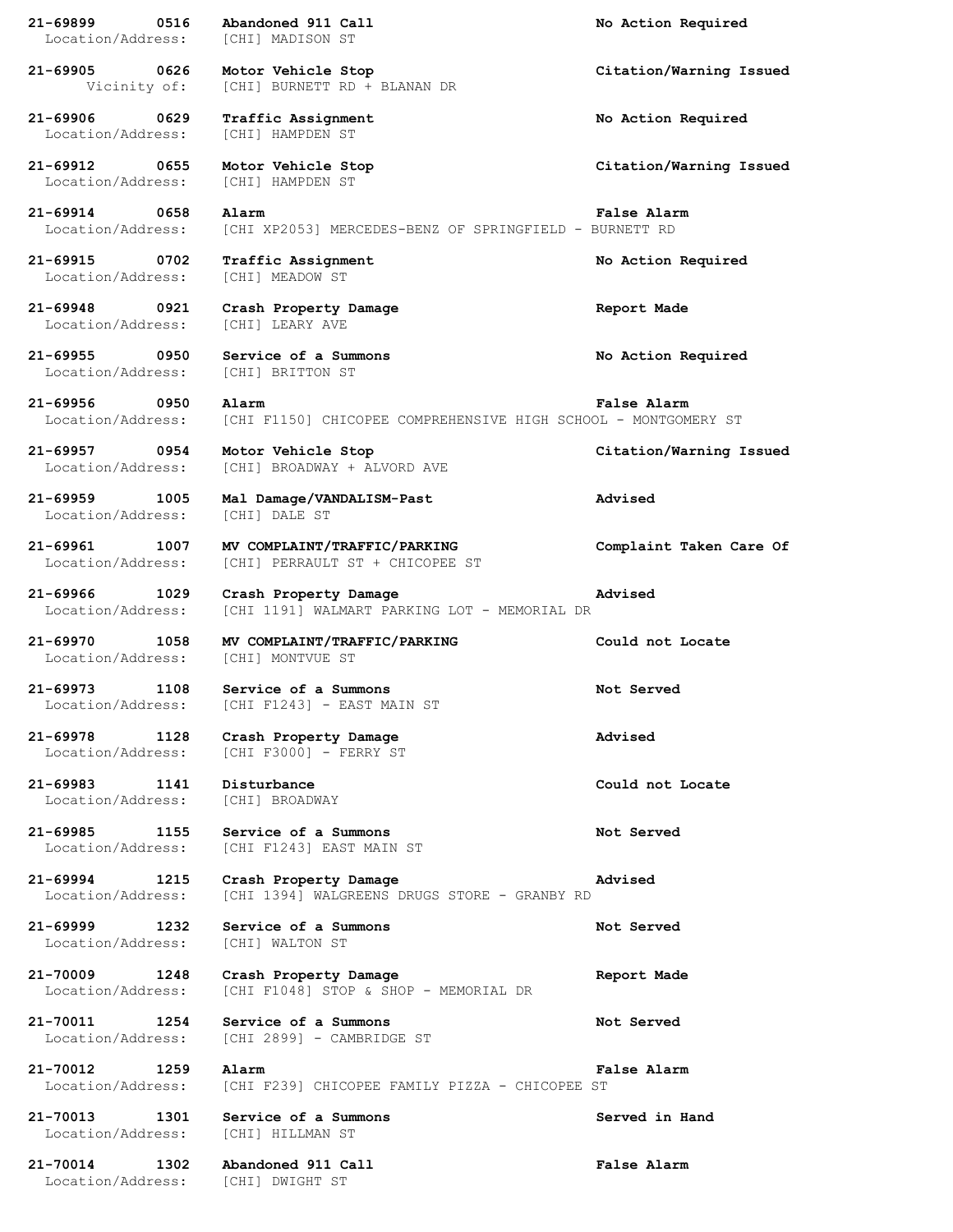**21-70019 1316 Motor Vehicle Stop Criminal Complaint Request** Location/Address: [CHI] SKEELE ST + JOHN ST **21-70020 1317 Service of a Summons Not Served** Location/Address: [CHI] MARLBOROUGH ST **21-70025 1331 Transport Service Transport Complete** Location/Address: [LUD 1] HAMPDEN COUNTY JAIL - RANDALL RD **21-70031 1348 Transport Service Transport Complete** Location/Address: [LUD 1] HAMPDEN COUNTY JAIL - RANDALL RD **21-70034 1400 Shoplifter Report Made** Location/Address: [CHI 938] HOME DEPOT - MEMORIAL DR **21-70040 1425 Stolen M/V L/P Report Report Made** Location/Address: [CHI 497] MOTEL 6 - JOHNNY CAKE HOLLOW RD **21-70041 1426 Shoplifter Report Made** Location/Address: [CHI XF1652] FAMILY DOLLAR - MEADOW ST **21-70047 1444 Drug/Narcotic Activity Report Made** Location/Address: [CHI F1278] HARMONY HOMES - MEMORIAL DR **21-70048 1453 MV COMPLAINT/TRAFFIC/PARKING Advised** Location/Address: [CHI] MARTEN ST **21-70058 1538 MV COMPLAINT/TRAFFIC/PARKING No Action Required** Vicinity of: [CHI] CHAPMAN ST **21-70066 1558 Animal Complaint Could not Locate** Location/Address: [CHI 644] STOP & SHOP SUPERMARKET - MEMORIAL DR **21-70082 1625 Alarm False Alarm** Location/Address: [CHI 845] CHICOPEE SCHOOL TELECOMMUNICATIONS CENTER - MONTGOMERY ST **21-70091 1633 Disabled Motor Vehicle Assist Given** Location/Address: [CHI 1972] TRU BY HILTON (CHICOPEE HOSPITALITY) - MEMORIAL DR **21-70100 1703 Public Service Complaint Taken Care Of** Location/Address: [CHI 269] JENROSE WINES & LIQUORS - CHICOPEE ST **21-70102 1706 Public Service No Action Required** Location/Address: [CHI 1245] CHICOPEE STATE POOL - MEADOW ST **21-70105 1714 Breaking & Entering Past Advised** Location/Address: [CHI] CAREW ST **21-70107 1717 Animal Complaint Complaint Taken Care Of** Location/Address: [CHI 242] BIRCH PARK PLACE APARTMENTS CHICOPEE HOUSING - CHICOPEE ST **21-70120 1752 MV COMPLAINT/TRAFFIC/PARKING Could not Locate** Vicinity of: [CHI] BROADWAY **21-70119 1754 MV COMPLAINT/TRAFFIC/PARKING Complaint Taken Care Of** Vicinity of: [CHI] ASHGROVE ST **21-70127 1814 Harassment/Threats Complaint Taken Care Of** Location/Address: [CHI F1342] CVS PHARMACY - CENTER ST **21-70469 1830 Crash Property Damage Report Made** Location/Address: [CHI 594] WESTOVER METROPOLITAN AIRPORT - PADGETTE ST **21-70131 1844 Animal Complaint Complaint Taken Care Of** Location/Address: [CHI 1191] WALMART - MEMORIAL DR **21-70138 1909 MV COMPLAINT/TRAFFIC/PARKING Could not Locate** Vicinity of: [CHI] PROSPECT ST **21-70139 1911 Disturbance Complaint Taken Care Of** Location/Address: [CHI F1556] FALLS VIEW APARTMENTS - EAST MAIN ST **21-70145 1929 MV COMPLAINT/TRAFFIC/PARKING Complaint Taken Care Of** Location/Address: [CHI 849] RIVERS PARK - ALDEN ST **21-70151 1951 Stolen M/V L/P Report Advised** Location/Address: [CHI] BURNETT RD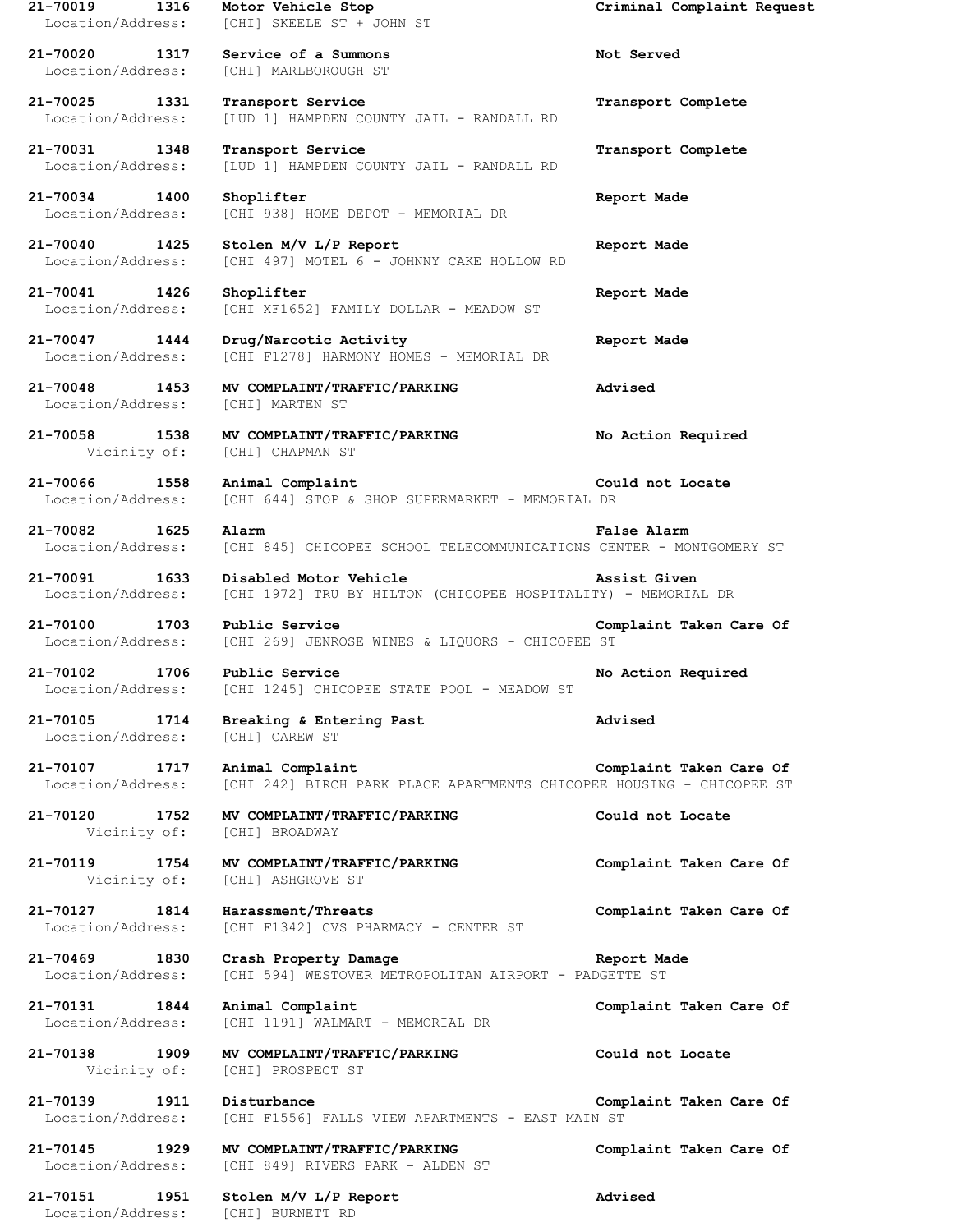| 21-70155<br>2006<br>Location/Address: | Disturbance<br>[CHI XF1651] SUPER SAVER LAUNDROMAT - EXCHANGE ST     | Complaint Taken Care Of |
|---------------------------------------|----------------------------------------------------------------------|-------------------------|
| 21-70158 2007<br>Vicinity of:         | MV COMPLAINT/TRAFFIC/PARKING<br>[CHI] COLUMBA ST                     | Could not Locate        |
| 21-70162<br>2013<br>Location/Address: | Disturbance<br>[CHI F1393] CHICK FIL A - MEMORIAL DR                 | Advised                 |
| 21-70165 2019<br>Vicinity of:         | MV COMPLAINT/TRAFFIC/PARKING<br>[CHI] ARCHIE ST                      | No Action Required      |
| 21-70167<br>2025<br>Location/Address: | Abandoned/Found Property<br>[CHI 857] SZOT PARK - SGT TRACY DR       | Report Made             |
| 21-70168 2037<br>Location/Address:    | Alarm<br>[CHI] SUNFLOWER AVE                                         | False Alarm             |
| 21-70173<br>2048<br>Location/Address: | Unwanted Party/Undesirable<br>[CHI F621] FAMILY DOLLAR - EXCHANGE ST | Could not Locate        |
| 21-70174 2050<br>Location/Address:    | Abandoned 911 Call<br>[CHI] BEMIS AVE                                | No Action Required      |
| 21-70178 2100<br>Vicinity of:         | Fireworks Complaint<br>[CHI] SHERWOOD ST                             | No Action Required      |
| 21-70179<br>2101<br>Vicinity of:      | Motor Vehicle Stop<br>[CHI] FRONT ST                                 | Advised                 |
| 21-70181<br>2115<br>Location/Address: | MV COMPLAINT/TRAFFIC/PARKING<br>[CHI] SUNNYMEADE AVE                 | No Action Required      |
| 21-70186<br>2121<br>Location/Address: | MV COMPLAINT/TRAFFIC/PARKING<br>[CHI] ABBEY MEMORIAL DR              | Advised                 |
| 21-70188 2123<br>Location/Address:    | Fireworks Complaint<br>[CHI 850] LINCOLN GROVE - PARK - BROADWAY     | No Action Required      |
| 21-70191<br>2130<br>Location/Address: | Abandoned 911 Call<br>[CHI] EASTERN DR                               | Advised                 |
| 21-70197<br>2138<br>Location/Address: | MV COMPLAINT/TRAFFIC/PARKING<br>[CHI] WHEATLAND AVE                  | Complaint Taken Care Of |
| 21-70202<br>2154<br>Location/Address: | MV COMPLAINT/TRAFFIC/PARKING<br>[CHI] SPRINGFIELD ST                 | Complaint Taken Care Of |
| 21-70207<br>2219<br>Location/Address: | Fireworks Complaint<br>[CHI] CHARLES ST                              | Could not Locate        |
| 21-70208<br>2219<br>Location/Address: | Crash Property Damage<br>[CHI] HAMPDEN ST                            | Report Made             |
| 21-70209<br>2222<br>Location/Address: | Disturbance<br>[CHI] BROADWAY                                        | Complaint Taken Care Of |
| 21-70231<br>2314<br>Location/Address: | MV COMPLAINT/TRAFFIC/PARKING<br>[CHI] CENTER ST                      | No Action Required      |
| 21-70232 2326<br>Vicinity of:         | Fireworks Complaint<br>[CHI 850] LINCOLN GROVE - PARK - BROADWAY     | Unfounded               |
| 21-70236<br>2350<br>Location/Address: | Suspicious Activity<br>[CHI] CHICOPEE ST                             | Advised                 |
| For Date: $06/27/2021 -$              | Sunday                                                               |                         |
| 21-70238<br>0005<br>Location/Address: | Public Service<br>[CHI 681] SUBWAY T&W INC - MEMORIAL DR             | Complaint Taken Care Of |

**21-70250 0034 MV COMPLAINT/TRAFFIC/PARKING No Action Required** Vicinity of: [CHI 1342] BULLSEYE BAR - CENTER ST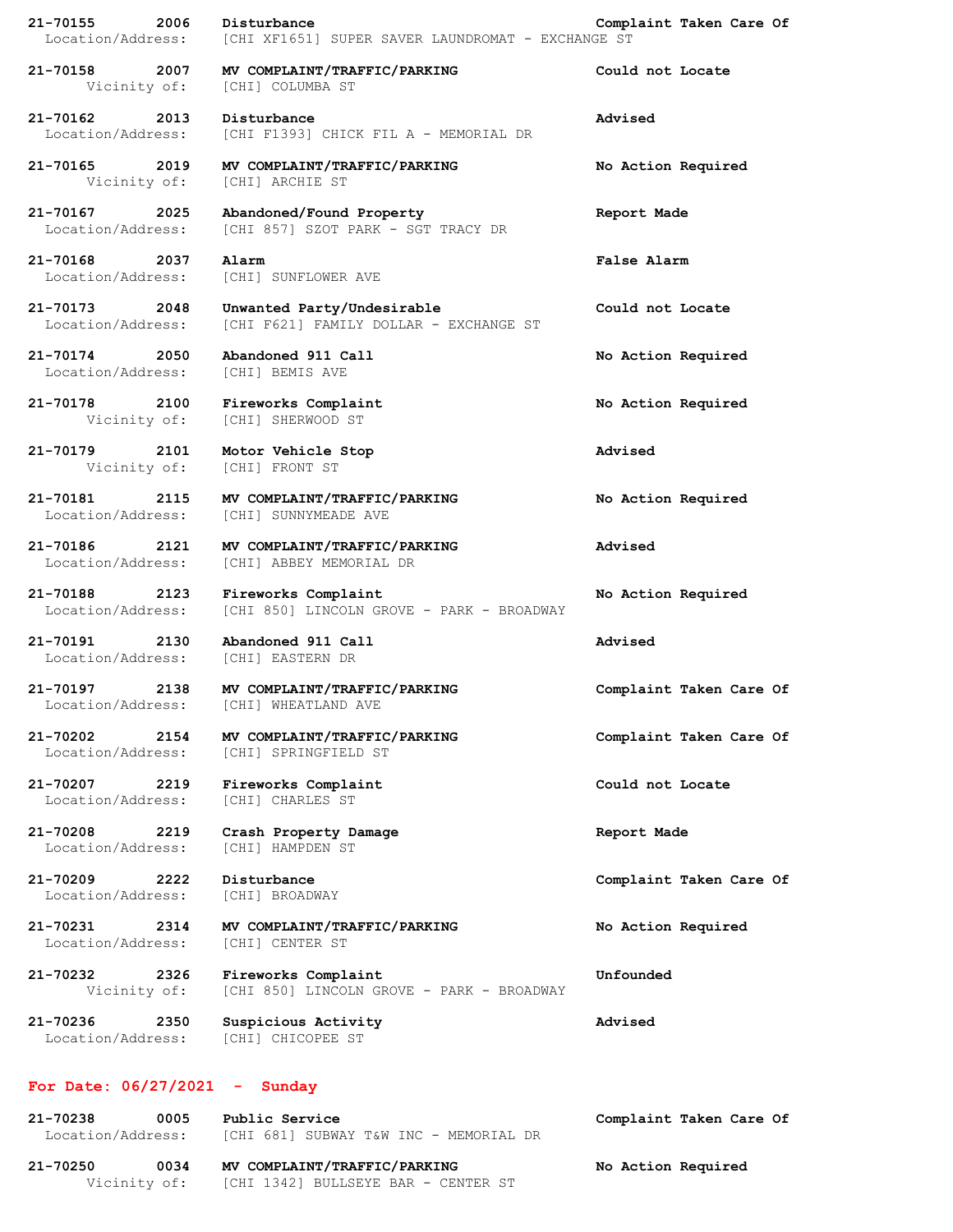**21-70254 0044 MV COMPLAINT/TRAFFIC/PARKING Arrest Made** Vicinity of: [CHI F621] FAMILY DOLLAR - EXCHANGE ST **21-70258 0128 Motor Vehicle Stop Citation/Warning Issued** Location/Address: [CHI] SHAWINIGAN DR **21-70283 0254 Suspicious Activity Unfounded** Vicinity of: [CHI 1303] CENTRAL OIL - CENTER ST **21-70287 0307 Investigation/Follow Up Criminal Complaint Request** Location/Address: [CHI] CHURCH ST **21-70294 0336 Alarm Appears Secure After Check** Location/Address: [CHI F53] TRINITY HEALTH OF NEW ENGLAND - MONTGOMERY ST **21-70301 0447 Suspicious Activity Arrest Made** Vicinity of: [CHI XF1652] FAMILY DOLLAR - MEADOW ST **21-70306 0710 Motor Vehicle Stop Citation/Warning Issued** Location/Address: [CHI] WESTOVER RD **21-70310 0800 Motor Vehicle Stop Criminal Complaint Request** Location/Address: [CHI] EAST ST **21-70315 0820 Transport Service Transport Complete** Location/Address: [LUD 1] HAMPDEN COUNTY JAIL - RANDALL RD **21-70330 0902 Disabled Motor Vehicle No Action Required** Location/Address: [CHI] SOLAR FARM - PENDLETON AVE **21-70353 1041 Alarm False Alarm** Location/Address: [CHI 1564] HAMPDEN CHARTER SCHOOL OF SCIENCE - JOHNSON RD **21-70359 1126 Alarm False Alarm** Location/Address: [CHI F1206] ST STANISLAUS SOCIAL CLUB - CHESTNUT ST **21-70362 1145 Disturbance Could not Locate** Location/Address: [CHI 1267] MASS MUTUAL LEARNING & CONFERENCE CENTER - MEMORIAL DR **21-70366 1147 MV COMPLAINT/TRAFFIC/PARKING Advised** Location/Address: [CHI] COLLEGE ST **21-70369 1206 Alarm False Alarm** Location/Address: [CHI] PLAZA LIQOURS - MEMORIAL DR **21-70373 1221 Larceny Complaint Past Advised** Location/Address: [CHI] EMPIRE ST **21-70375 1240 Service of a Summons Served in Hand** Location/Address: [CHI] KON TIKI CIR **21-70376 1241 Alarm False Alarm** Location/Address: [CHI 1011] BAYBERRY QUILT & GIFT SHOP - SHERIDAN ST **21-70379 1301 ASSIST OTHER AGENCY Assist Given** Location/Address: [CHI 1037] CHICOPEE MEMORIAL STATE PARK - BURNETT RD **21-70398 1423 MV COMPLAINT/TRAFFIC/PARKING Could not Locate** Location/Address: [CHI] PENDLETON AVE **21-70405 1443 Neighbor/Landlord Dispute Advised** Location/Address: [CHI] SHERIDAN ST **21-70408 1450 Larceny Complaint Past Advised** Location/Address: [CHI F874] SOUTH MIDDLESEX NON-PROFIT HOUSING (SMOC) - SPRINGFIELD ST **21-70413 1457 Fraud/Identity Theft Report Made** Location/Address: [CHI 2054] ALDEN EDGE APARTMENTS - MCKINSTRY AVE **21-70415 1508 Trespasser/Trespassing Advised** Location/Address: [CHI 1722] ALDI - MEMORIAL DR **21-70420 1533 Larceny Complaint Past Report Made** Location/Address: [CHI] CAREW ST

**21-70421 1535 Abandoned 911 Call No Action Required** Location/Address: [CHI 333] DAIGLE'S TRUCK MASTER, INC - FULLER RD